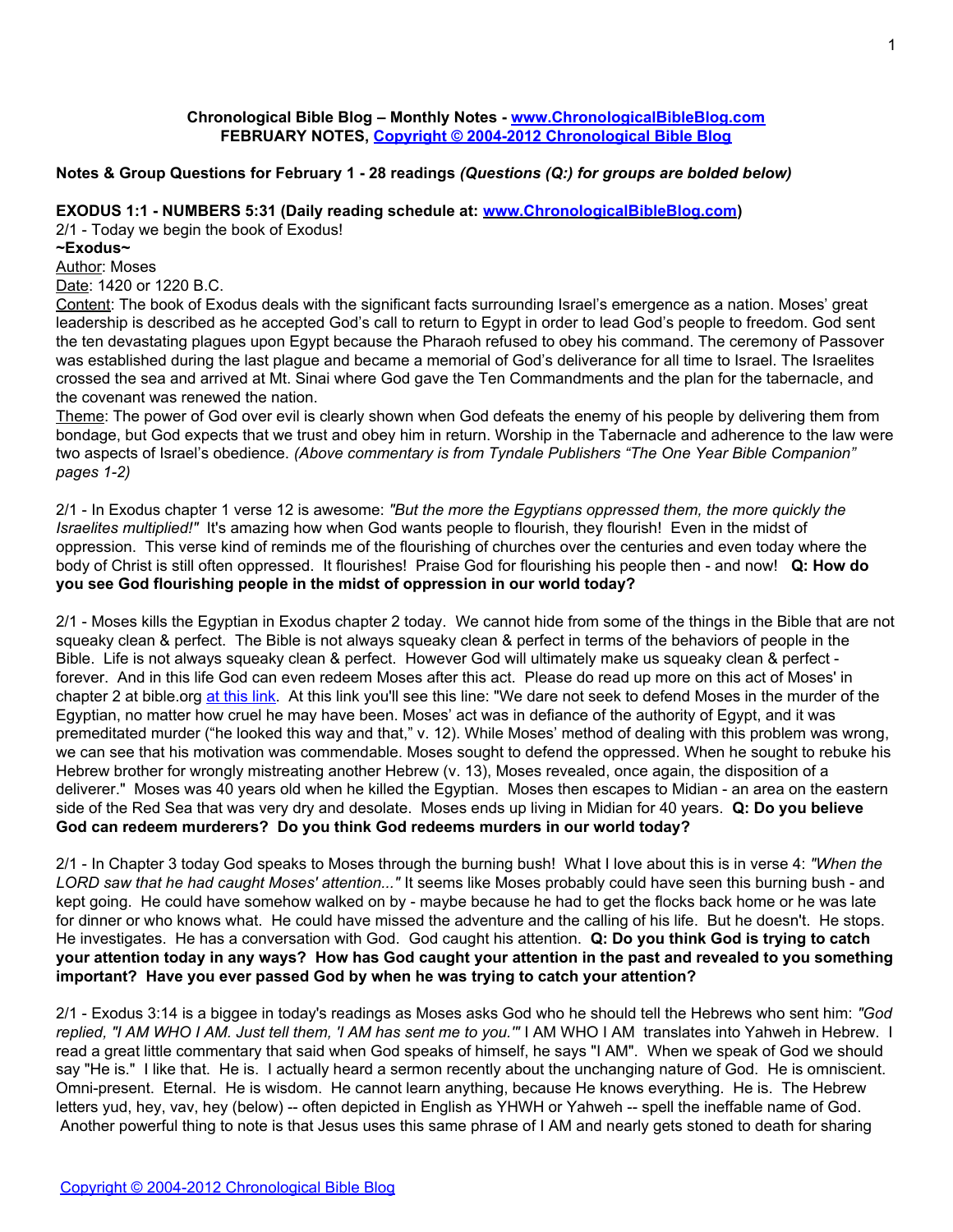this truth in the Gospel of John chapter 8 verses 58 & 59: *""I tell you the truth," Jesus answered, "before Abraham was born, I am!" At this, they picked up stones to stone him, but Jesus hid himself, slipping away from the temple grounds."* **Q: Do you believe that Jesus IS? What IS Jesus to you in your life today? How IS Jesus your very life?**

2/1 - Today in Exodus chapter 4 we read about God discussing with Moses from the burning bush how Moses will lead the Israelites out of Egypt! Moses has a classic line to God in Chapter 4 verse 10: *"Moses said to the LORD , "O Lord, I have never been eloquent, neither in the past nor since you have spoken to your servant. I am slow of speech and tongue."* I think what is classic about this line is that probably many of us have some sort of line similar to this one that we say to God when God is calling us to do something big for His Kingdom. Or maybe even if it is something medium-sized or small God is calling us to, we probably have some pretty good excuses. "Why me God?" "I'm too young." I'm too old." "I'm too busy." "I'm not that smart." "I'm not that talented". And I'm sure our list of excuses could go on. BUT – check out what God says to Moses in verse 12: *"Now go; I will help you speak and will teach you what to say."* Wow. **Q: What is an area of your life that God is calling you to move forward? Maybe calling you to some Kingdom work? And what are your excuses? Will you leave those excuses behind? Do you realize that God will help you do whatever you need to do? Do you realize that God will teach you what to do as you go? You may not know exactly what to do right now – but if you move forward, do you believe God will show up and help you accomplish the task? Will you go?**

2/2 - Verses 24 through 26 probably raised some questions for you today... :) *"On the journey, when Moses and his family had stopped for the night, the LORD confronted Moses and was about to kill him. But Zipporah, his wife, took a flint knife and circumcised her son....After that, the LORD left him alone."* The obvious question being, why was God about to kill Moses? Didn't God just call Moses to lead the Israelites out of Egypt? Well, yes he did. Commentaries I read suggest that the primary issue here was an issue of obedience. Moses had not circumcised his son, which was a requirement of God's covenant with Israel from Genesis chapter 17 - you'll recall Abraham and his household all getting circumcised in that 1 day. So, Moses - and actually Zipporah his wife performed the task of the covenant - had to circumcise his son before God would let Moses go forward to deliver God's people out of Egypt. Don't you like it when the Bible throws in some quick curveballs like this? :)

2/2 - I like Exodus chapter 5 verse 1, which builds upon some of our readings in chapter 4: *"After this presentation to Israel's leaders, Moses and Aaron went to see Pharaoh."* What I like about this is that there was Moses & Aaron going to see Pharaoh - the 2 of them. This reminds me of Jesus sending out the disciples in pairs. Sometimes in life it seems like we can accomplish more, or stay on task better, if we are partnered with someone else. It's sometimes tough to do things on our own. I think sometimes we want to make ourselves out to be Lone Rangers - thinking that we can shoulder the weight of the world on our own. But... we can't. First and foremost we need to be in relationship with God through Jesus. Secondly, in relationship with our family. Thirdly, relationship with our community - as we saw Moses and Aaron spoke with the Hebrew leaders at the end of chapter 4. And then... we are ready to take on Pharaoh! Then, we are ready to take on the world! Yeah, sure, on rare occasions God will call us to pull off Kingdom tasks on our own - but... 9 times out of 10, I think you are going to need brothers and sisters in Christ to help you make it. **Q: What type of Kingdom work do you do with other people? Who would you say is your "Aaron" in your life?**

2/2 - Exodus Chapter 5 verse 22 starts off our readings today with what seems to be an awfully bold question & complaint from Moses to God: *"So Moses went back to the LORD and protested, "Why have you mistreated your own people like this, Lord? Why did you send me? Since I gave Pharaoh your message, he has been even more brutal to your people. You have not even begun to rescue them!""* That first question initially made me wince - obviously God was not mistreating his own people - Pharaoh and the foremen were. I don't fault Moses for this question, since he saw the Israelites suffering so much - and God didn't seem to fault Moses either as we see in the beginning of chapter 6 he tells Moses what he is going to do to Pharaoh - and he doesn't address Moses question & complaint. I think Moses was probably really instead trying to ask God what he gets at in the last sentence - why haven't you started your rescue of your people? Then, the second question in verse 22 above takes us back to Moses' words to God at the burning bush near Midian when God first called Moses to this task - "why me??" This second question kind of made me smile... I guess because I've probably asked this question of God a lot of times in my life in various forms - why are you asking me to do this? Why not pick someone else? Don't I have enough going on? How am I going to pull this off? Etc. Etc.... Etc.... any of these questions sound familiar to you? :) And yet, even in the midst of this protesting, God is still going to use Moses in a big way for his Kingdom purposes. I pray he will still use me in the midst of my protesting. **Q: How have you ever protested against God? Why do you think we protest against God? Do you think God can still use us despite our protesting?**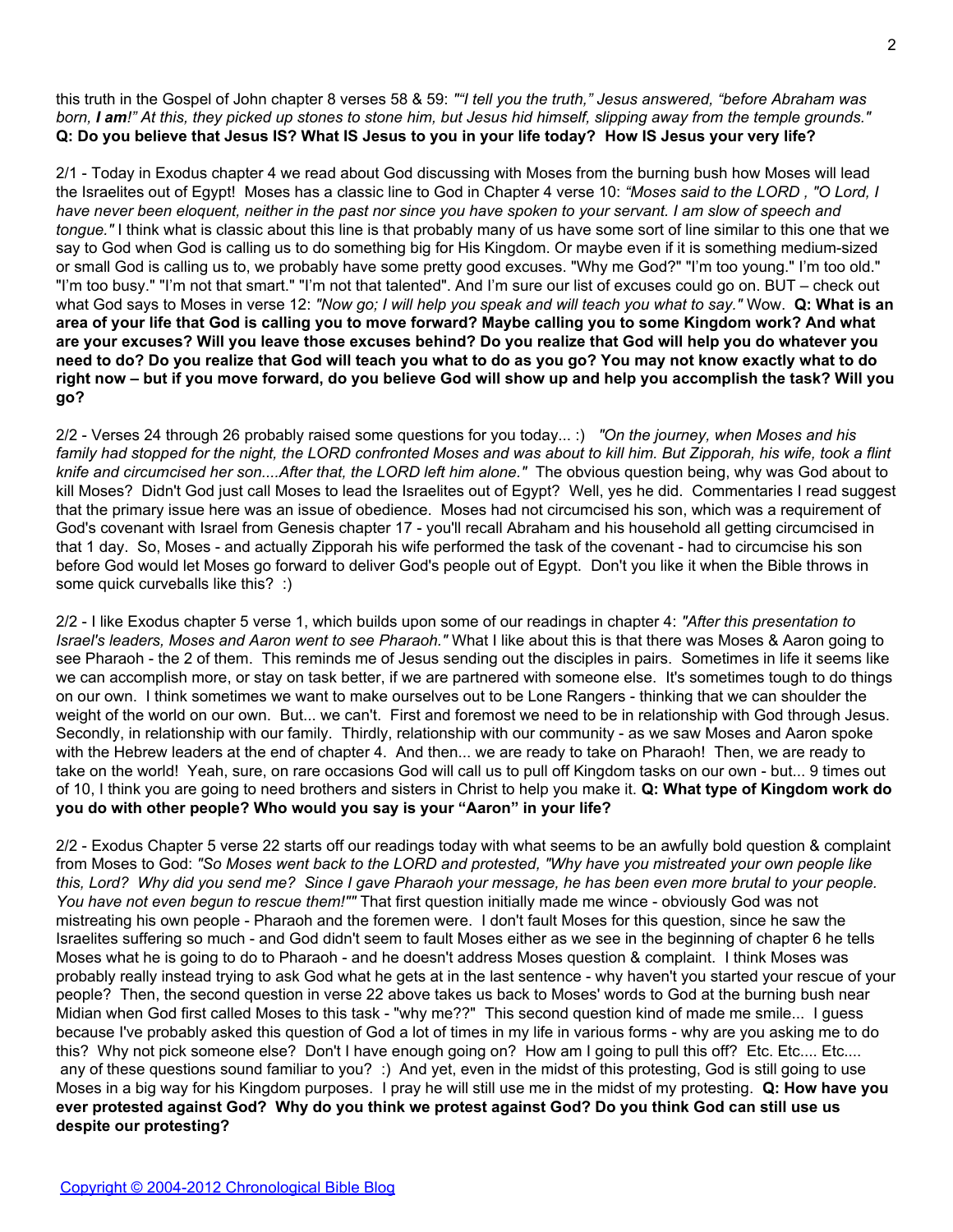2/3 - In Exodus chapter 7 we read about Aaron's staff becoming a snake and the plague of blood. It is interesting that Pharaoh's wise men & magicians did the same thing as these miracles with their "secret arts." However, it's obvious that what the magicians did was not as powerful as what God did - because God's snake wins! :) And, it is indeed ironic that the magicians turning water to blood would really only make matters worse for the Egyptians. I read commentaries that suggested the magicians were either coming up with illusions or potentially tapping into dark / demonic forces to make their tricks come to fruition. Check out tons more great info on the nature of the plagues, the magicians tricks, the pattern of the plagues and the point of the plagues in Bob Deffinbaugh's essay titled **"The Finger of God"** at bible.org [at this](http://blank/) [link](http://blank/). This is worth the read before we dive into all the plagues over the next few days!

2/3 - Today in Exodus chapters 8 & 9 we read about many of the plagues! I've got to say, for some reason the plague of frogs really resonated with me in today's reading. I'm not sure why - but for some reason I could really envision frogs being everywhere... and how disgusting this would truly be... An interesting thing I read in a commentary today is that the plagues in some ways were direct attacks on the Egyptian "gods". For example, the Egyptians had a god named Hopi, who was god of the Nile river. Hopi couldn't stop the river from turning to blood. They had a cow-goddess named Hathor, who couldn't stop the livestock from dying. They had a sun-god named Amon-Re who couldn't stop darkness from coming over the land. (in tomorrow's readings). God's plagues were going after these false gods - and showing to Pharaoh and the Egyptians, and the Hebrews too I think, who the one true living God is, was, and forever shall be. Chapter 8 verses 18 & 19 stand out: *"Pharaoh's magicians tried to do the same thing with their secret arts, but this time they failed. And the gnats covered all the people and animals. "This is the finger of God!" the magicians exclaimed to Pharaoh."* The magicians tricks were beginning to fail! They realized that God was creating the plagues with their exclamation, "This is the finger of God!" God's name & fame was becoming known. **Q: When is a time in your life when you saw or experienced the finger of God?**

2/3 - Chapter 9 verse 16 is powerful: *"But I have let you live for this reason--that you might see my power and that my fame might spread throughout the earth."* In the New Testament, Paul quotes this verse in Romans 9:17, which we'll view in context here from Romans 9:14-18 - *"What then shall we say? Is God unjust? Not at all! For he says to Moses, "I will have mercy on whom I have mercy, and I will have compassion on whom I have compassion." It does not, therefore, depend on man's desire or effort, but on God's mercy. For the Scripture says to Pharaoh: "I raised you up for this very purpose, that I might display my power in you and that my name might be proclaimed in all the earth." Therefore God has mercy on whom he wants to have mercy, and he hardens whom he wants to harden."* Wow... great stuff in this Roman's verse... it does not depend on our desire or effort, but on God's mercy. **Q: How have you seen God's mercy in your life? Have you ever seen God's mercy show up in spite of your own efforts?**

2/3 - Exodus chapter 9 verse 20 is also powerful, as we read about some Egyptians beginning to believe in God: *"Some of Pharaoh's officials believed what the LORD said. They immediately brought their livestock and servants in from the fields."* How about us today? Do we believe what the Lord says? Like these Egyptians in this instance, do we then also immediately do what the Lord says? In verse 27 Pharaoh finally confesses his sin: *"Then Pharaoh urgently sent for Moses and Aaron. "I finally admit my fault," he confessed. "The LORD is right, and my people and I are wrong."* Though he doesn't stay repentant for long. **Q: Have you ever confessed your sin to God and then not stayed repentant? Why do you think this happened? How do you confess your sins and then make a complete U-turn - go completely in the other direction and not look back?**

2/4 - In Exodus chapter 10 today we read about the Plague of Locusts! In ancient times locust plagues were greatly feared and were often considered to be a sign of divine judgment. Next up is the plague of darkness. Some Biblical commentaries have found Pharaoh's statement to Moses to be quite appropriate and ironic that he said this during the plague of darkness in 10:28: *"The day you see my face you will die."* Apparently Moses couldn't quite fully see Pharaoh's face during the plague of darkness? Makes sense to me. Commentaries have also suggested that this verse was a death threat to Moses, and that this death threat was responded to with the coming plague on the firstborns of Egypt, including Pharaoh's son.

2/4 - Today we read in Exodus chapter 12 about God giving Moses and Aaron instructions on the First Passover. Verse 2 stands out: *"From now on, this month will be the first month of the year for you."* Here we see that God is actually instituting a new religious calendar for the Hebrews with the month that Passover is in being the first month of the calendar year. This month is in the March-April spring timeframe and is called Abib or Nisan in Hebrew. The feasts that were and are celebrated in this 1st month were - Passover, Unleavened Bread, and Firstfruits. Here is a very interesting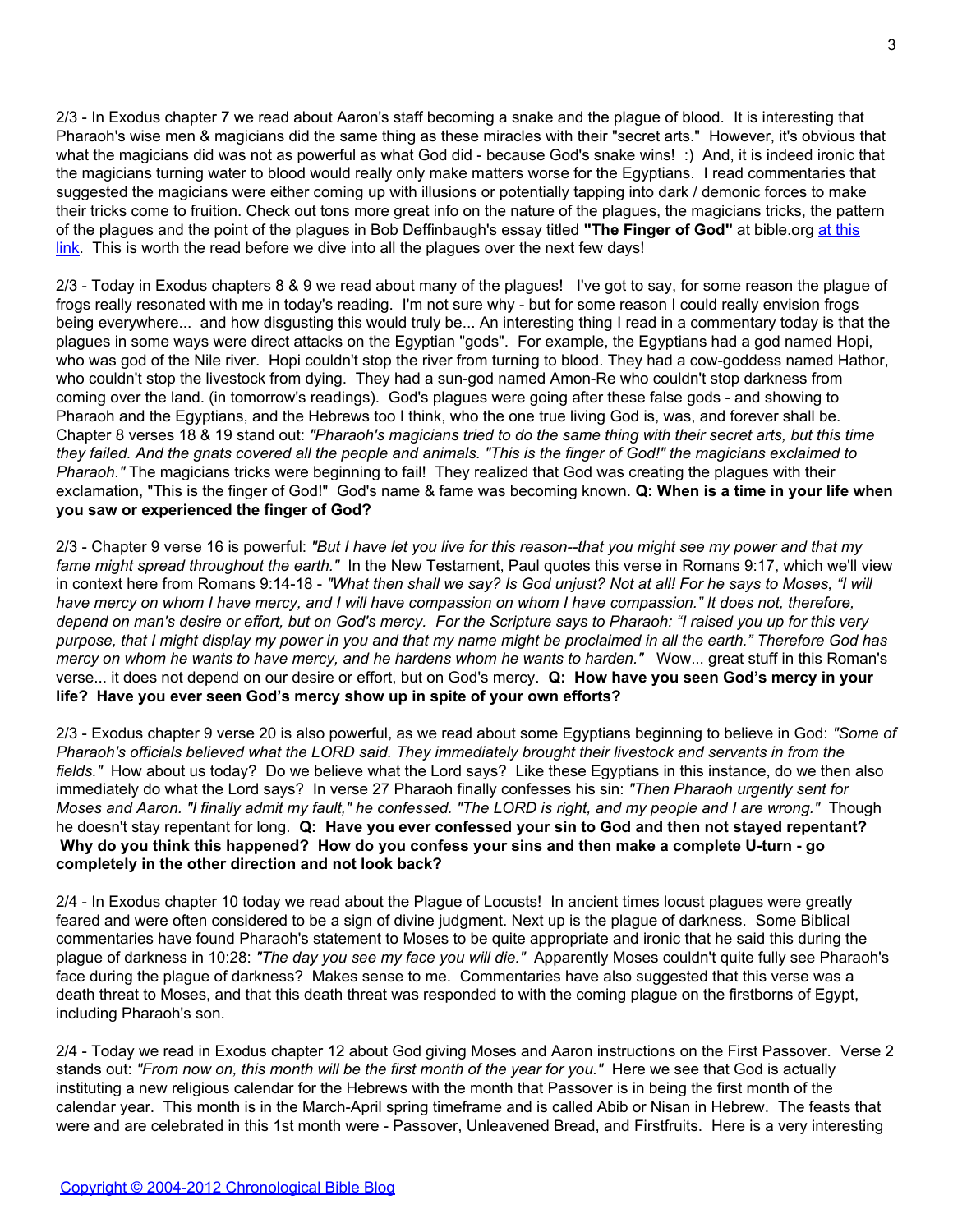note on the Jewish calendar from the NIV Study Bible - "In the ancient Near East, new year festivals normally coincided with the new season of life in nature. The designation of this month as Israel's religious New Year reminded Israel that its life as the people of God was grounded in God's redemptive act in the Exodus... Israel's agricultural calendar began in the fall, and during the monarchy it dominated the nation's civil calendar. Both calendars (civil and religious) existed side by side until after the exile. Judaism today uses only the calendar that begins in the fall."

2/4 - The significance of Passover was that God was introducing the concept of a sacrifice or a substitute for a life. The lamb was sacrificed as a substitute for the Hebrews first-born sons. The blood of the lamb was placed on the doorposts as a sign that the household had sacrificed an innocent life - the lamb. By the blood of the unblemished/perfect lamb, the household was protected from death. This is a foreshadowing of Jesus' ministry. Jesus is the sacrificial lamb for us. He was a substitute for us and our sins. He was an innocent unblemished/perfect lamb - sinless. By Jesus' blood, we are protected from eternal death. **Q: What are some parallels you see between Passover and Jesus' death on the cross?**

2/4 - Exodus chapter 12 verse 11 is of note: *"Wear your traveling clothes as you eat this meal, as though prepared for a long journey. Wear your sandals, and carry your walking sticks in your hands. Eat the food quickly, for this is the LORD's Passover."* By wearing their traveling clothes, the Hebrews were faithfully acknowledging God's Word that they would very soon be freed from slavery and bondage in Egypt. The Exodus would soon begin! And the traveling clothes signified that the Hebrews were ready for the journey! **Q: How about you? Do you think that God may still call you on journeys today? What journey might God be calling you on in 2010? Are you be ready for the call? What are your "traveling clothes" that you're wearing, so that when the "Exodus" comes, you are ready for it?**

2/4 - This is a big day in our readings today - The Israelites officially begin their exodus from Egypt! Today in Exodus chapter 12 we read about God instituting the Festival of Unleavened Bread along with Passover. These both are still observed today by practicing Jews. Verse 14 states the importance of these festivals to the Israelites: *"You must remember this day forever. Each year you will celebrate it as a special festival to the LORD."* Verses 37 & 38 are amazing: *"That night the people of Israel left Rameses and started for Succoth. There were about 600,000 men, plus all the women and children. And they were all traveling on foot. Many people who were not Israelites went with them, along with the many flocks and herds."* 600,000 men equals probably at least 1.2 million people all together - and probably close to 2 million. This is a massive Exodus! Verse 38 is very interesting in that some Egyptians were joining the Israelites in this Exodus! **Q: Why do you think some Egyptians joined the Israelites in the Exodus? Do you think these Egyptians believed in God? When have you ever experienced a Passover meal in your life? What was it like? How does the Passover foreshadow Jesus' life?**

2/5 - In Exodus chapter 13 we read about God's instructions for the dedication of the firstborn. Note that based on this law that Jesus, the firstborn of Mary & Joseph, was dedicated to God in the Temple in Jerusalem as we read in Luke chapter 2 verses 21 through 24: *"On the eighth day, when it was time to circumcise him, he was named Jesus, the name the angel had given him before he had been conceived. When the time of their purification according to the Law of Moses had been completed, Joseph and Mary took him to Jerusalem to present him to the Lord (as it is written in the Law of the Lord, "Every firstborn male is to be consecrated to the Lord"), and to offer a sacrifice in keeping with what is said in the Law of the Lord: "a pair of doves or two young pigeons.""* I think it's also interesting to note that Mary & Joseph did not present a lamb, but a pair of doves or two young pigeons. This portion of the law came from Leviticus chapter 12 verse 8: *"If she cannot afford a lamb, she is to bring two doves or two young pigeons, one for a burnt offering and the other for a sin offering.""* **Q: How have you dedicated your children to God? Or how have you seen family members or your church dedicate children to God? Why do you think we still dedicate children to God today?**

2/**5 -** Today in Exodus chapter 13 verse 17 we read what I found to be an intriguing verse: *"When Pharaoh finally let the people go, God did not lead them on the road that runs through Philistine territory, even though that was the shortest way from Egypt to the Promised Land. God said, "If the people are faced with a battle, they might change their minds and return to Egypt."* That last sentence really stood out to me. It makes sense. It was wise for God to do this. But... then I think about our lives today. What if we are faced with a challenging spiritual battle our lives? Will we change our minds about God and return to our "Egypts"? Our Egypts might be the places where we are / were comfortable - enslaved to a sin though we may have been. As I think more about this, I do believe that God is sensitive in our lives, just as he was in the Israelites lives in this verse, as to what we can handle. I do not think he will send us a temptation or a trial greater than we can bear. But I also know that trials do come. And I pray that as the trials come, that we don't go back to our "Egypts"! but that we press on toward the "Promised Land". **Q: Have you ever wanted to retreat from moving forward**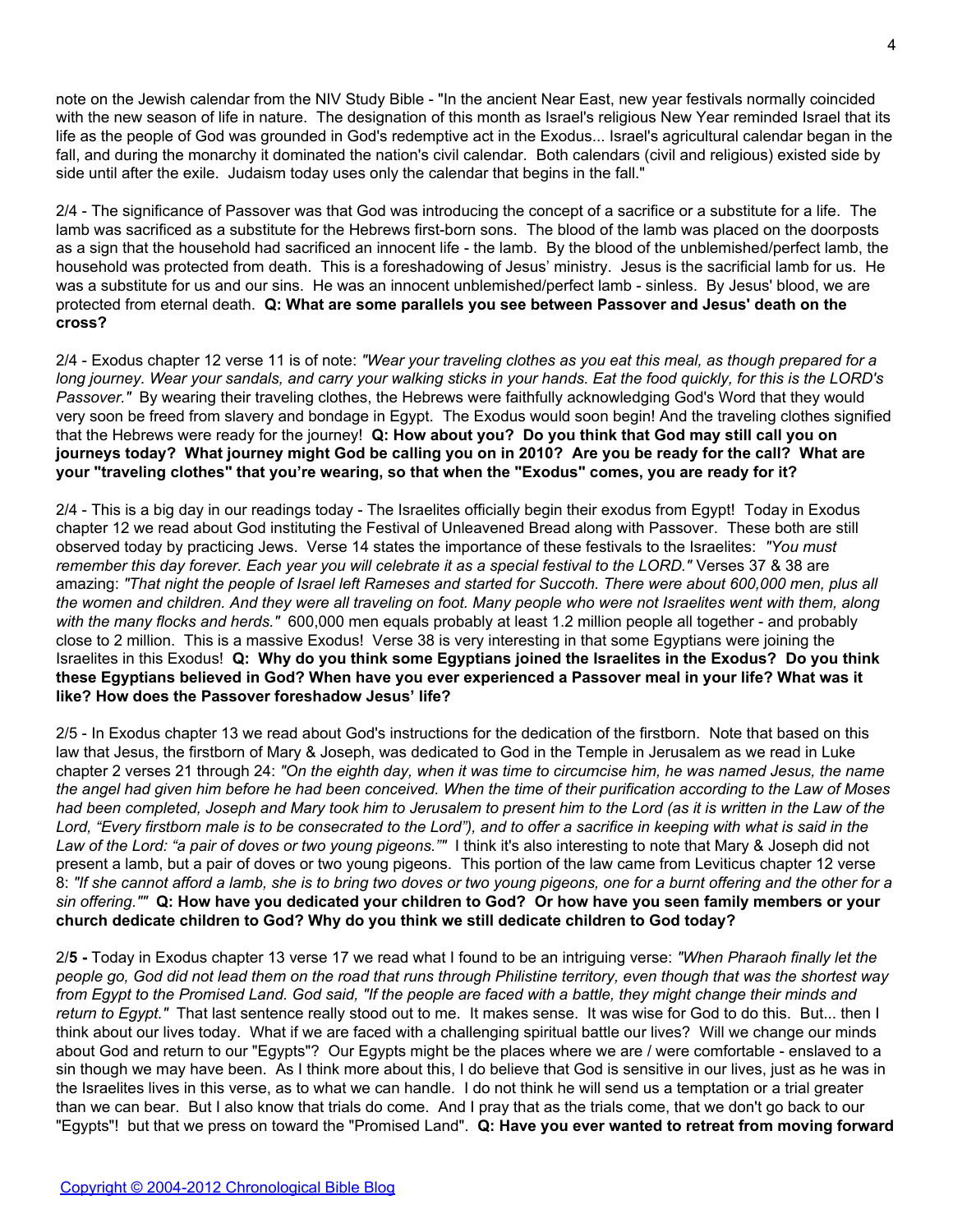### **spiritually and wanted to retreat to your old "Egypt" or back to old habits? How did you overcome this temptation? How do you keep your eyes forward on Jesus, and not back on your old Egypt/habits? Have you ever had to sever friendships for this reason?**

2/5 - In Exodus chapter 15 we read an amazing song that Moses and the Israelites sing to God after passing safely through the Red Sea! Some commentaries say that this is the oldest recorded song in the world! Music played an important part in Israel's celebration and worship. **Q: Does music play an important part in your celebration and worship of God? (I know not everyone is musically inclined, so don't feel bad if this is not a yes.) In what ways does worship music manifest itself in your life? In church, do you really sing the songs to God and God only? And not worry about what your voice sounds like to your neighbors? In your car, do you ever bust out with some loud and true worship singing to God? How do you typically "sing" your praise to the Lord?**

2/5 - The other comment to make on the song in chapter 15 is that this song seems to be a very significant development in the relationship of the people of Israel and God. The people of Israel now seem to really embrace and worship God as their God as we see in verse 2: *"The LORD is my strength and my song; he has become my victory. He is my God, and I will praise him; he is my father's God, and I will exalt him!"* Wow... I love that language. **Q: How is God your strength? In what ways is God your song?**

2/5 – Related to music, per above, One thing I personally struggle with is listening to worship / Christian music versus secular music. I grew up listening to all the 80's / early 90's bands you could think of. And I have come to realize that many of the lyrics from these bands are really full of hopelessness, existentialism, sexuality, addiction, narcissism, etc. And yet, for some reason I typically still like the tunes... I had one friend tell me that after he became a Christian he literally threw away most of his CD collection - which was all secular CD's. I guess I still sometimes struggle with being in the world and not of the world. **Q: What do you think is the line of listening to / enjoying secular music, versus it literally being bad for you? Please let me know your thoughts on secular music - do you listen to it? Do you avoid it? Are you cautious about it in any way?**

2/5 - Today in Exodus chapter 15 we read about the prophet Miriam! You'll recall from Exodus chapter 2 that Miriam watched Pharaoh's daughter draw Moses from the Nile when he was a baby and Miriam wisely suggested that she find a Hebrew nurse for the baby (Moses' mom). We'll read about Miriam again in Numbers chapter 12 with a very interesting interaction with Aaron, Moses & God - you can read about it now [at this link.](http://blank/) Other female prophets we will read about in Bible include Deborah ([Judges 4:4\)](http://blank/), Isaiah's wife ([Isaiah 8:3](http://blank/)), Huldah [\(2 Kings 22:14](http://blank/)), Noadiah [\(Nehemiah 6:14](http://blank/)), Anna [\(Luke 2:36](http://blank/)) and Philips daughters ([Acts 21:9](http://blank/)). **Q: How have women impacted your spiritual journey? Who are some women in your life that have really blessed your relationship with the Lord?**

2/5 - Verse 26 stood out to me in this chapter: *"If you will listen carefully to the voice of the LORD your God and do what is right in his sight, obeying his commands and laws, then I will not make you suffer the diseases I sent on the Egyptians; for I am the LORD who heals you."* It seems to me that here the Israelites are getting a foreshadowing of the Laws to come. "Listen to God - do what is right in his sight. And you will not suffer. I will heal you." We'll dive more into this when we get to the Laws - but, I'll say this now and repeat it often - I do believe that the Laws for the Israelites, as we even see in this verse, were born out of compassion from God. God wanted to preserve and care and heal his people - and imagine living in a desert for 40 years, coming out of slavery... the laws were beneficial for your very well being and life! **Q: How have God's laws been beneficial or compassionate for your life?**

2/6 - Today in Exodus chapter 16 we read about Manna and Quail from heaven. Verses 29 & 30 were powerful for me today, as God speaks about the Sabbath: *""Do they not realize that I have given them the seventh day, the Sabbath, as a day of rest? That is why I give you twice as much food on the sixth day, so there will be enough for two days. On the Sabbath day you must stay in your places. Do not pick up food from the ground on that day." So the people rested on the seventh day."* You will probably read on this blog over and over and over again about the Sabbath... I am a huge fan of the concept! And such a poor practitioner of it... I honestly think the Sabbath is one of the most compassionate things God ever created for us. And, don't get me wrong - my personal view is not legalistic in the sense of the Sabbath.... But.... personally, I think the Sabbath is just such a blessing of a gift to us. And I think we - I - us - humans - often do such a bad job of really taking a Sabbath. Really taking 1 day a week to really rest and relax and be with God. Recently I read in our local newspaper about a Hasidic Jewish rapper who came through our town on tour - yes, seriously, there is a Hasidic Jewish rapper who is getting hugely popular nationally. Anyhow, the article - in our secular newspaper - wrote about how this rapper will not perform on Fridays or Saturdays in observance of the Jewish Sabbath Law - and Hasidic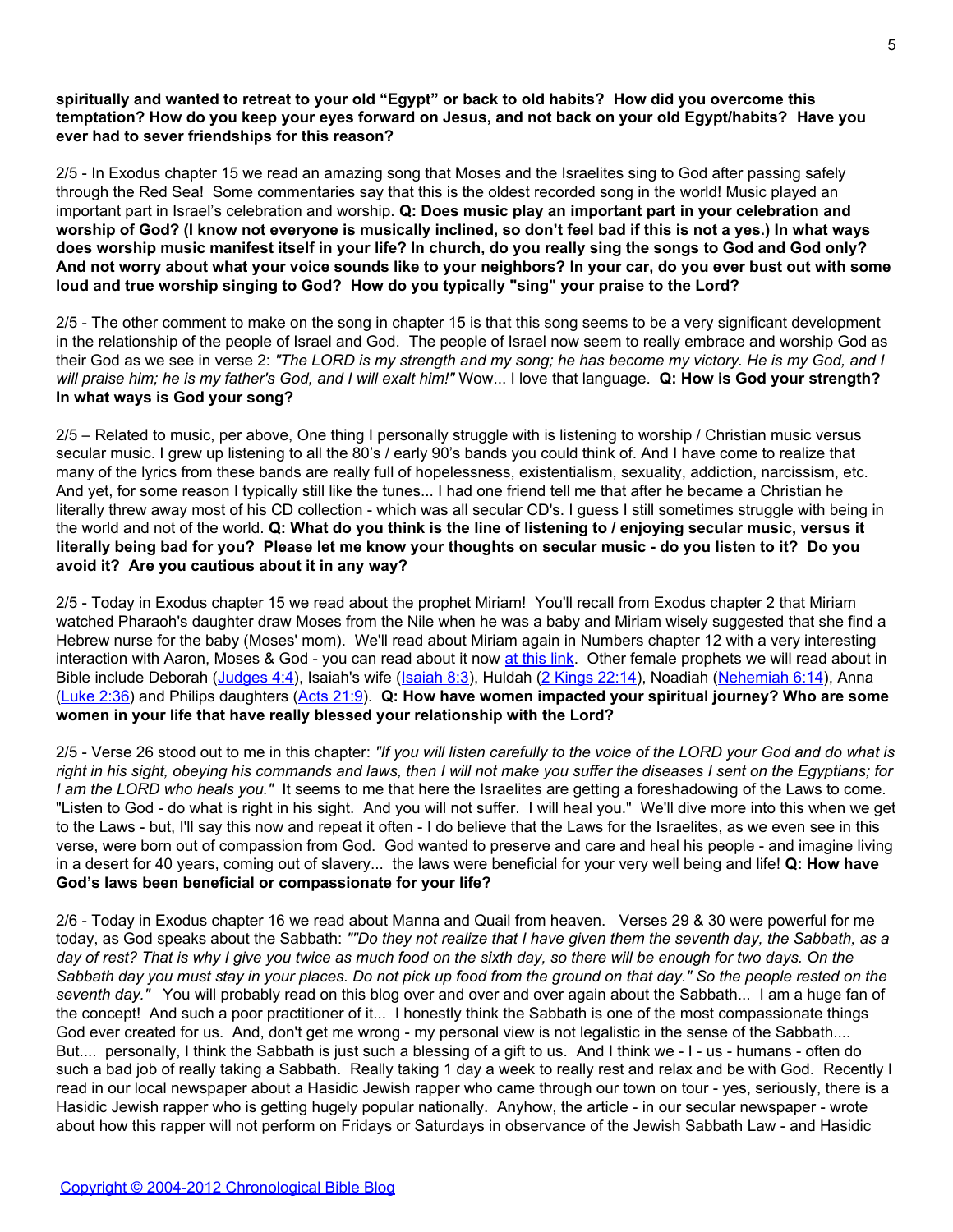Jews strongly observe most all of the Laws still today (I believe... except for animal sacrifices - simply because there is not the Temple in Jerusalem today for the sacrifices). Anyhow - I'm going off on some tangents here - but, the point is, that when I read about how this guy will not perform shows on the 2 best money-making nights of the week for concerts, because of his observance of the Sabbath - I dare say his love of God and his appreciation of the Sabbath - it really struck me. And it really reminded me of how really really bad I am at truly resting and being with God 1 day a week. And I'm not feeling guilty about this per se... but maybe I am feeling convicted... :) Basically - I am feeling that God is really calling me to slow down and simply rest and be with him 1 day a week. A Sabbath. **Q: do you take a Sabbath? What do you do - or not do - on the Sabbath? Does it bless the other 6 days of your week? How long have you been in the habit of taking a Sabbath? Is it hard to get in the habit? Any other "tricks of the trade" you can share with all of us about taking a Sabbath?**

2/6 - Verse 31 quick comment - *"In time, the food became known as manna. It was white like coriander seed, and it tasted like honey cakes."* I love that manna means "What is it?"! That is awesome... I think you'll notice throughout our Bible readings this year that names can often be very descriptive of locations, happenings, personalities - and can even be simple questions like "What is it??"

2/6 - Today in Exodus chapter 17 we read about the Israelites defeating Amalekites. We are introduced to Joshua in verse 9. Joshua is from the tribe of Ephraim and he has a strong faith in God and loyalty to Moses, along with leadership skills. He will be Moses' successor who leads the Israelites into Canaan 40 years later. Verse 12 reminded me of how oftentimes we cannot always do things on our own - we oftentimes need our friends help: *"Moses' arms finally became too tired to hold up the staff any longer. So Aaron and Hur found a stone for him to sit on. Then they stood on each side, holding up his hands until sunset."* **Q: Who are your Aaron and Hur? Who is holding you up your arms when they get tired? And whose arms are you holding up when their arms get tired?**

2/6 **-** In Exodus chapter 18 we read about Jethro's visit of Moses and Jethro's wise advice to Moses. This chapter has been pointed out to me as something I should take heed of a couple of times over this past year or so... Like Moses in this chapter, I think I have a hard time delegating! :) But, indeed, Jethro's advice in verses 17 & 18 about how Moses was settling every single case is something I need to reflect upon often: *"This is not good!" his father-in-law exclaimed. "You're going to wear yourself out--and the people, too. This job is too heavy a burden for you to handle all by yourself."* **Q: How about you? Are there areas of your life where you are doing too much? Where you need to delegate to others? Where you need to "let go and let God"? Are you wearing yourself out? Will you follow Jethro's advice to Moses?** Great advice on how to avoid "burnout" in our lives as based on Exodus chapter 18 titled **"The Tyranny of the Urgent"** is online at bible.org [at this link.](http://blank/)

2/6 - Exodus chapter 19 is a significant chapter because the Israelites arrive at Mt. Sinai! Exodus chapter 19 verse 3 all the way through Exodus chapter 24 verse 18 is what is called by many commentators "The Sinaitic Covenant." You'll recall that we have already read about the Noahic Covenant in Genesis 9:8-17, the Abrahamic A Covenant in Genesis 15:9-21, and the Abrahamic B Covenant in Genesis 17. Per the NIV Study Bible, this Sinaitic Covenant was "made with Israel as the descendants of Abraham, Isaac, and Jacob and as the people God has redeemed from bondage from Egypt. This Sinaitic Covenant is a conditional divine pledge to be Israel's God on the condition of Israel's total consecration to God as his people who live by his rule and serve his purposes in history." Tomorrow we read about the Ten Commandments!

2/7- Big day today! Ten Commandments day! This kind of snuck up on me, but it was a great surprise. **Q: Since we've arrived at the Ten Commandments in our readings today, now is an appropriate time to ask - are the Ten Commandments important to you? Why? Have they always been important to you**? I will confess that there was a time early in my Christian walk where the Ten Commandments didn't really matter to me. All that mattered at that time was my faith in Jesus. But, then, I personally felt that I was not moving forward as a disciple of Jesus' without meditating upon and considering and, yes, applying the Ten Commandments to my life. Am I perfect when it comes to the Ten Commandments? Of course not, this side of heaven. But meditating upon the Ten Commandments and meditating upon my actions - in relationship with Jesus and inviting Jesus into this process - has changed my heart and my actions. **Do you think that we should meditate upon the Ten Commandments and our actions?**

2/7 Verse 19 in chapter 20 is intriguing as the Israelites speak to Moses: *""You tell us what God says, and we will listen. But don't let God speak directly to us. If he does, we will die!""* The NIV Study Bible commentary suggests that this is the first time that people asked for a "mediator" between them and God. And that mediator is initially fulfilled in Moses, then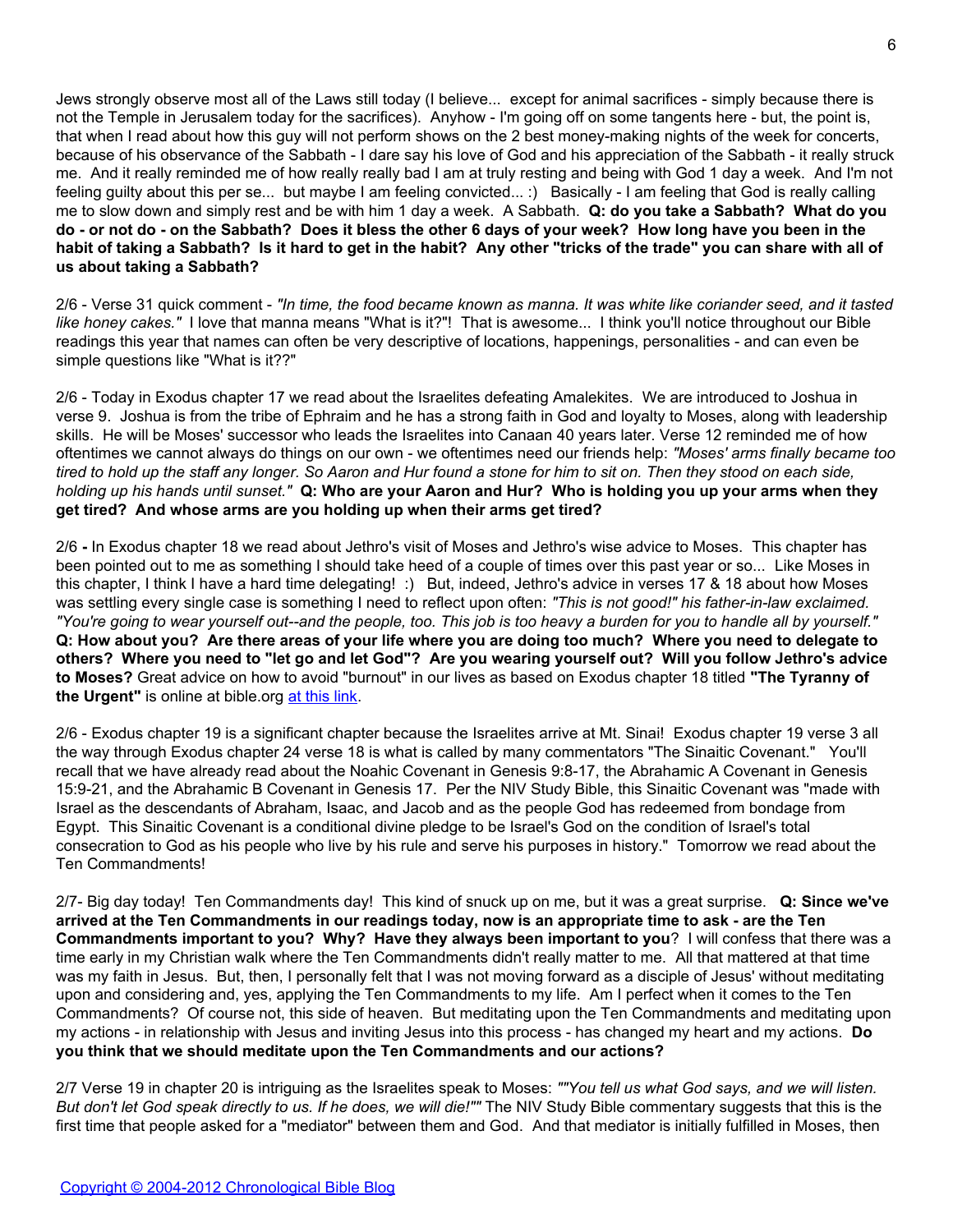in the Aaronic / Levitical priests, then in the prophets, and then finally in Jesus Christ - our final mediator. Powerful for each of us to consider... **Q: Who is the mediator between you and God? Has this always been the case?**

2/7 – I liked reading and considering the simplicity of God's instructions on the proper use of altars in chapter 20 verses 24 & 25: *""The altars you make for me must be simple altars of earth.... Build altars in the places where I remind you who I am, and I will come and bless you there. If you build altars from stone, use only uncut stones. Do not chip or shape the stones with a tool, for that would make them unfit for holy use."* For some reason the simplicity of these altars stood in stark contrast to the religiosity Jesus goes after in our Matthew readings today. Maybe God likes us to keep things simple? This is an interesting thing to consider. The gospel message is not complicated. It's simple. Sometimes I think we do a pretty good job of complicating it for ourselves or others though. When maybe instead we should just be sharing with others our simple altars to God.... **Q: Have you ever over-complicated the Gospel in your own life? How do you think the Gospel is simple? But perhaps not simplistic?**

2/7 - Exodus chapter 21 dives into some regulations surrounding slavery. I know this brings up some questions. The One Year Bible Companion today covers this topic at a high level: "The Hebrews, though freed from slavery, had slaves themselves. A person could become a slave because of poverty, debt, or even crime. But Hebrew slaves were treated as humans, not property, and were allowed to work their way to freedom. The Bible acknowledges the existence of slavery but never encourages it." For further study on this topic - Bible.org has commentary on slavery in the Bible [at this](http://blank/) [link](http://blank/), and [at this link](http://blank/), and [at this link.](http://blank/)

2/7 - Today in Exodus chapter 21 we read the very well-known verses 24 & 25: *"If an eye is injured, injure the eye of the person who did it. If a tooth gets knocked out, knock out the tooth of the person who did it. Similarly, the payment must be hand for hand, foot for foot, burn for burn, wound for wound, bruise for bruise."* What you may not realize about this "law of retaliation" is that it actually was meant to limit the punishment to fit the crime, which prevented cruel and barbaric punishments that were seen in many ancient cultures. Meaning - before this law it might have been seen as "acceptable" for someone to kill someone in return for knocking out an eye - whereas this law limited the retaliation to fit the crime. Jesus of course invokes the higher law of love in the Sermon on the Mount in Matthew 5 verses 38 through 42: *"You have heard that the law of Moses says, `If an eye is injured, injure the eye of the person who did it. If a tooth gets knocked out, knock out the tooth of the person who did it.' But I say, don't resist an evil person! If you are slapped on the right cheek, turn the other, too. If you are ordered to court and your shirt is taken from you, give your coat, too. If a soldier demands that you carry his gear for a mile, carry it two miles. Give to those who ask, and don't turn away from those who want to borrow."* **Q: How do you see that Jesus exemplified this higher law of love for us through his ministry, life, death and resurrection?**

2/7 **-** I find it very fascinating to read all of the laws in these chapters today. I think what is incredible is to remember is that these laws are coming directly from God to the Hebrews. I find it very encouraging that God is so interested in the minutiae details that are discussed in these laws! God is not an impersonal God who just sets up the universe like a clock and lets it tick. God is engaged and concerned with our behavior - back then and today! **Q: Do you believe that God is engaged and concerned with your behavior today? In what ways?**

2/8 - Today in Exodus chapter 23 we read about the Festival of Unleavened Bread, the Festival of Harvest, and the Festival of Final Harvest (also known as Festival of Booths or Ingathering or Tabernacles). Commentary on Exodus chapter 24, entitled **"The Magnificent Meal on Mt. Sinai"** is at bible.org [at this link.](http://blank/) This old covenant meal was a foreshadowing of Jesus' new covenant Last Supper with his disciples just before his death and resurrection. In chapter 24 Moses is called up on the mountain for forty days and forty nights - similarly Jesus spent forty days and forty nights in the desert after his baptism and before beginning his public ministry.

2/9 - Today in Exodus chapters 26 & 27 we read about God's plans for the Tabernacle, the Altar and the Courtyard. This is my 8th time reading through the One Year Bible, and I have to admit, I have zoned out a bit when reading these chapters in years past. But for some reason this year these details were fascinating to me today! Why the change? I'm not 100% sure, other than I do think repeated study of the Bible year after year does bear fruit and does grow our interest in every iota of God's Word. So, if by chance you felt like you were zoning out a bit when reading these chapters today, don't be discouraged. The interest will definitely come with time and further study of all of God's Word. Let me recommend to you that you don't skim over chapters like these though. Please do read each word. If you skim this year, you'll skim next year and you'll miss out on the fruit that will come from this study. **Q: Why do you think God put so much detail and planning into describing the Tabernacle, etc. in the Bible? Do you think God puts this much**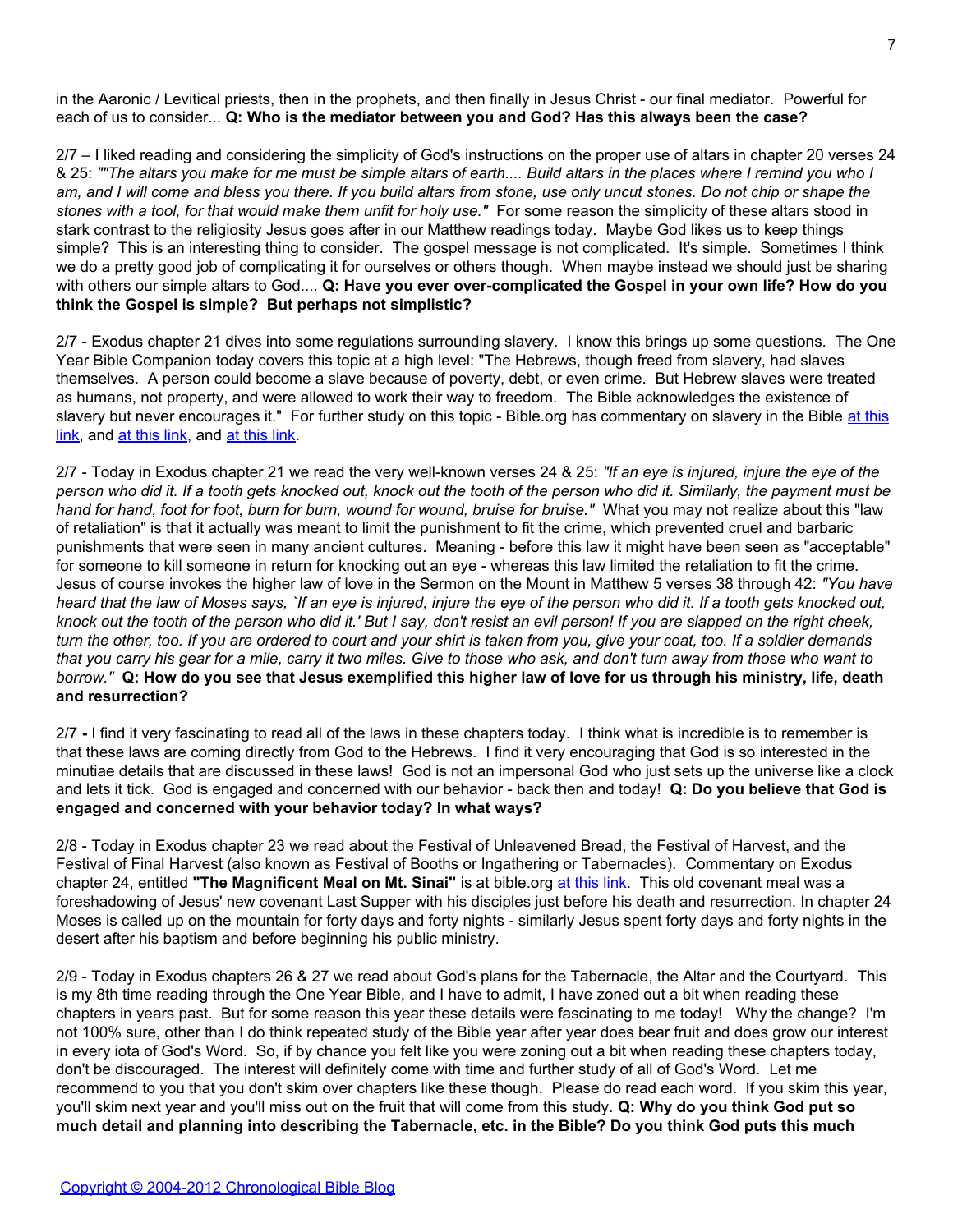#### **detail and thought into all of His creation? Into you?**

2/9 - Exodus chapter 28 verse 1 stood out to me in today's readings: *"Your brother, Aaron, and his sons, Nadab, Abihu, Eleazar, and Ithamar, will be set apart from the common people. They will be my priests and will minister to me."* Here we see that the priests are being set apart as mediators between the people of Israel and God. And this role is ultimately fulfilled in Jesus Christ as our high priest. Jesus is now the mediator between God and us. Personally, I still do see so much value in pastors and clergy in our lives and churches today. We'll study more about these important roles in Paul's writings in the New Testament. However, I also personally believe that we can approach the throne of God through Jesus Christ as our mediator - and that we don't need another human mediator here on earth to approach God. Jesus is more than enough. **Q: How is Jesus your high priest today? How does Jesus mediate between you and God?**

2/10 - Today in Exodus chapter 29 we read about the dedication of Aaron and his sons as priests! Verse 37 stood out to me in this chapter: *"After that, the altar will be exceedingly holy, and whatever touches it will become holy."* It's interesting to consider the verses prior to this - with the 7 days of sacrifices of young bulls. For some reason this verse reminded me of Jesus and how people could simply touch the tassels of his robes and they would be healed. I think it's fair to say that Jesus was much more holy than this altar was - and Jesus did not require purification rituals or sacrificing of bulls to make Jesus holy, as this altar did. Jesus "embodied" holiness! **Q: Do you believe Jesus is Holy, Holy, Holy? What does Jesus' holiness mean to you today? Does it mean anything? Does it change anything in your life?**

2/10 - In Chapter 30 we read about the incense altar. I read a commentary that said the incense from this altar represented prayers to God from his people. We can see this similarity in Revelation chapter 8 verses 3 & 4: *"Then another angel with a gold incense burner came and stood at the altar. And a great quantity of incense was given to him to mix with the prayers of God's people, to be offered on the gold altar before the throne. The smoke of the incense, mixed with the prayers of the saints, ascended up to God from the altar where the angel had poured them out."* **Q: Do you believe that your prayers to God are like fragrant incense? Does this imagery help think about your prayer life? How is your prayer life these days?**

2/10 -Chapter 31 verses 1 through 3 stood out to me today: *"The LORD also said to Moses, "Look, I have chosen Bezalel son of Uri, grandson of Hur, of the tribe of Judah. I have filled him with the Spirit of God, giving him great wisdom, intelligence, and skill in all kinds of crafts."* These verses make me wonder about our lives. **Q: How has God chosen you? What has God given you as gifts and skills? Do you believe that your gifts, skills, and wisdom come from God? How are you using these gifts, skills, and wisdom in the service of God?**

2/10 - In verse 13 we read: *"Tell the people of Israel to keep my Sabbath day, for the Sabbath is a sign of the covenant between me and you forever. It helps you to remember that I am the LORD, who makes you holy."* **Q: How about for you? Do you think taking one day of rest – true rest – as a Sabbath is a good idea? Is there an activity that you are doing 7 days a week, that you can do just 6 days a week? Are you over-scheduling yourself maybe 7 days a week? Can you take 1 day a week to not be scheduled?**

2/11- Today Exodus chapter 32 verse 1 made me think about spiritual "boredom" - *"When Moses failed to come back down the mountain right away, the people went to Aaron. "Look," they said, "make us some gods who can lead us. This man Moses, who brought us here from Egypt, has disappeared. We don't know what has happened to him."* I guess what made me think in this verse was this - Moses was gone only 40 days and 40 nights, up Mt. Sinai. Granted, the Israelites were in the middle of nowhere, so this actually might be quite a long time for him to be gone in these circumstances. But, my thought is this – **Q: Do you think maybe the Israelites had somehow gotten "bored" with God? And I ask this because I wonder if maybe we today get "bored" with God or "bored" with our faith? And if so... why? Why did the Israelites get bored? Why do we get bored?** What makes me nervous about getting bored with our faith is that what we see take place later in this chapter to the Israelites I think can happen to us - we can pursue false Gods and indulge in dangerous sins. Typically, I find faith in God and a relationship with God to be the most adventurous thing on earth! However, I will admit that there have been seasons in my walk where I somehow got bored with my faith. And I think if I honestly look back at those seasons, I think the boredom came because I stopped moving forward in my relationship with God. I let my faith kind of stagnate as a status quo. I started to get distracted by worldly things. And I got spiritually bored. And this was not good. **So - I wonder - what's our cure for boredom in our faith? What keeps our faith fresh? Part of me thinks that daily spiritual disciplines are part of the answer. Reading the Bible every day. Really praying every day. Giving thanks to God every day. How about for you? What do you do to keep your faith fresh?**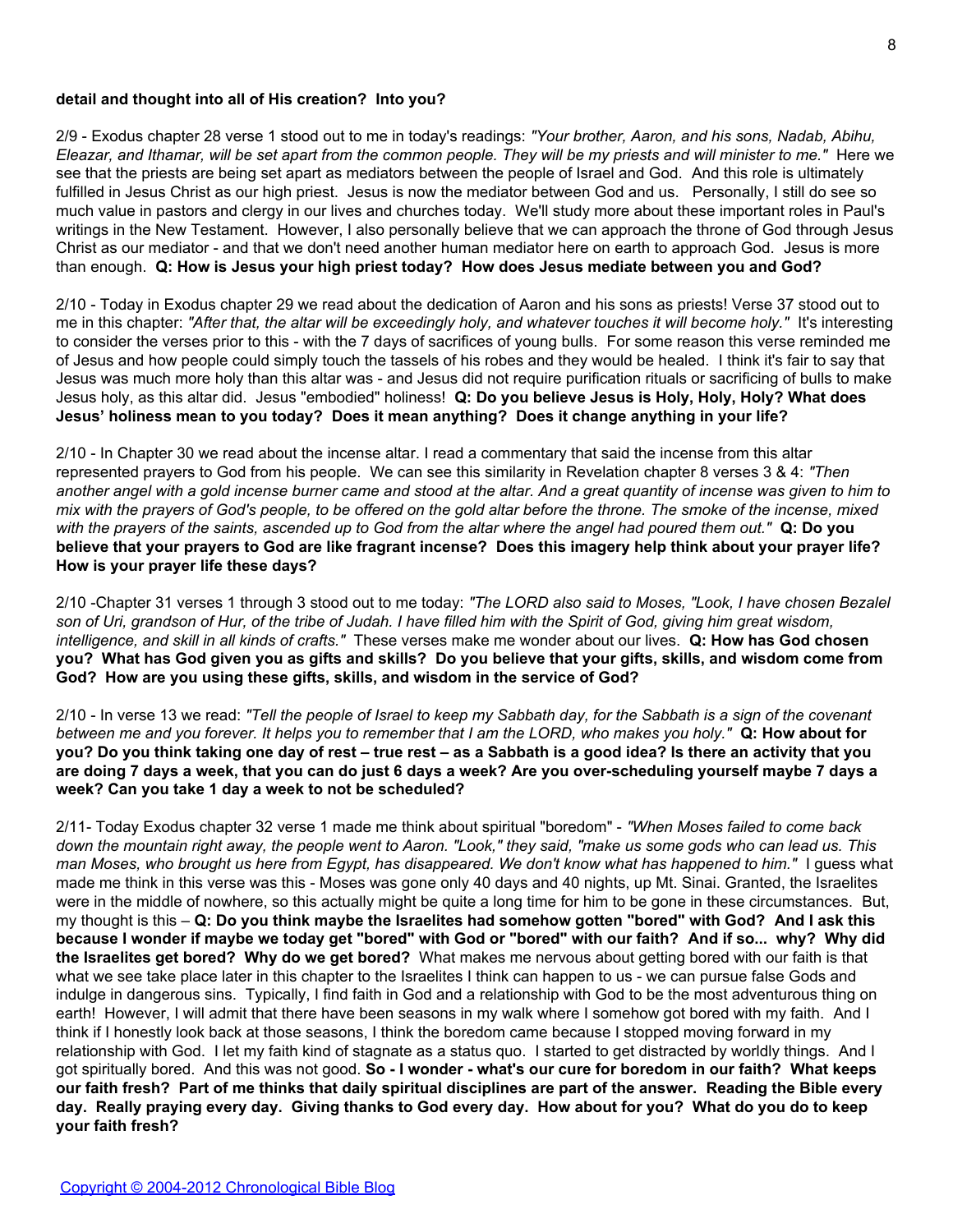2/11 - Today in verses 7 & 8 about the golden calf – *"Then the LORD told Moses, "Quick! Go down the mountain! The people you brought from Egypt have defiled themselves. They have already turned from the way I commanded them to live. They have made an idol shaped like a calf, and they have worshiped and sacrificed to it. They are saying, `These are your gods, O Israel, who brought you out of Egypt.'"* **Q: What about us in our lives today? Are we so different from the Israelites? Do we make our own versions of "golden calves" today? Do we have idols that we worship? Money? Career? Popularity? Relationships? Addictions? Our Intelligence? Technology? Do these idols stand in the way of our worship of God? Do they stand in the way of our relationship with God? Do these idols defile us? Do we think sometimes that these idols have actually "brought us out of Egypt" – instead of God? Will we give up these false idols and return to worshipping only God the Father, Son & Holy Spirit with all of our hearts, minds, soul and strength? Will you give up your "golden calf" at the feet of Jesus today?**

2/11 - Exodus chapter 34 verses 6 & 7 are beautiful and we will hear these words repeated again later in the Old Testament a few times: *""I am the LORD, I am the LORD, the merciful and gracious God. I am slow to anger and rich in unfailing love and faithfulness. I show this unfailing love to many thousands by forgiving every kind of sin and rebellion." Q:* **How do these words resonate with you? How do you see that God is merciful and gracious? Slow to anger? And rich in unfailing love and faithfulness? Have you asked God for forgiveness for your sins and rebellion?**

2/11 - Verses 33 through 35 in chapter 34 in today's readings tell us: *"When Moses had finished speaking with them, he put a veil over his face. But whenever he went into the Tent of Meeting to speak with the LORD, he removed the veil until he came out again. Then he would give the people whatever instructions the LORD had given him, and the people would see his face aglow. Afterward he would put the veil on again until he returned to speak with the LORD."* And today's guest commentary on these preceding verses is from none other than Paul! This is the Bible giving commentary on the Bible. Here is Paul in his 2nd letter to the Corinthians chapter 3 verses 7 - 18 (read this carefully... read this twice... this is good....) - *"That old system of law etched in stone led to death, yet it began with such glory that the people of Israel could not bear to look at Moses' face. For his face shone with the glory of God, even though the brightness was already fading away. Shouldn't we expect far greater glory when the Holy Spirit is giving life? If the old covenant, which brings condemnation, was glorious, how much more glorious is the new covenant, which makes us right with God! In fact, that first glory was not glorious at all compared with the overwhelming glory of the new covenant. So if the old covenant, which has been set aside, was full of glory, then the new covenant, which remains forever, has far greater glory. Since this new covenant gives us such confidence, we can be very bold. We are not like Moses, who put a veil over his face so the people of Israel would not see the glory fading away. But the people's minds were hardened, and even to this day whenever the old covenant is being read, a veil covers their minds so they cannot understand the truth. And this veil can be removed only by believing in Christ. Yes, even today when they read Moses' writings, their hearts are covered with that veil, and they do not understand. But whenever anyone turns to the Lord, then the veil is taken away. Now, the Lord is the Spirit, and wherever the Spirit of the Lord is, he gives freedom. And all of us have had that veil removed so that we can be mirrors that brightly reflect the glory of the Lord. And as the Spirit of the Lord works within us, we become more and more like him and reflect his glory even more."* Not a bad commentary, eh?

2/12 - The NIV Study Bible commentary today notes that Exodus 35:4 through 39:43 are for the most part repeated from chapters 25 through 28; 30:1-5; and 31:1-11, sometimes verbatim, but with the verbs primarily in the past rather than the future tense and with the topics arranged in different order. This type of repetition was a common feature of ancient Near Eastern literature and was intended to fix the details of a narrative in the readers mind. I really like in today's readings in chapter 35 that people freely brought their offerings for the tabernacle (much of which was likely given to them by the Egyptians as the Exodus from Egypt began, as you'll recall from [Exodus 12:33-36\)](http://www.biblegateway.com/passage/?search=Exodus%2012:33-36), as we see in verses 20 through 22 -*"So all the people left Moses and went to their tents to prepare their gifts. If their hearts were stirred and they desired to do so, they brought to the LORD their offerings of materials for the Tabernacle and its furnishings and for the holy garments. Both men and women came, all whose hearts were willing. Some brought to the LORD their offerings of gold--medallions, earrings, rings from their fingers, and necklaces. They presented gold objects of every kind to the LORD."*

2/13 - I found Exodus chapter 38 verse 8 intriguing today: *"The bronze washbasin and its bronze pedestal were cast from bronze mirrors donated by the women who served at the entrance of the Tabernacle."* Apparently mirrored glass had not yet been invented in these days, but highly polished bronze gave off a good reflection. This reminds me of Paul's writings in First Corinthians 13:12 - *"Now we see but a poor reflection as in a mirror; then we shall see face to face. Now I know in part; then I shall know fully, even as I am fully known."* **Q: Are you fully known by God? Fully?**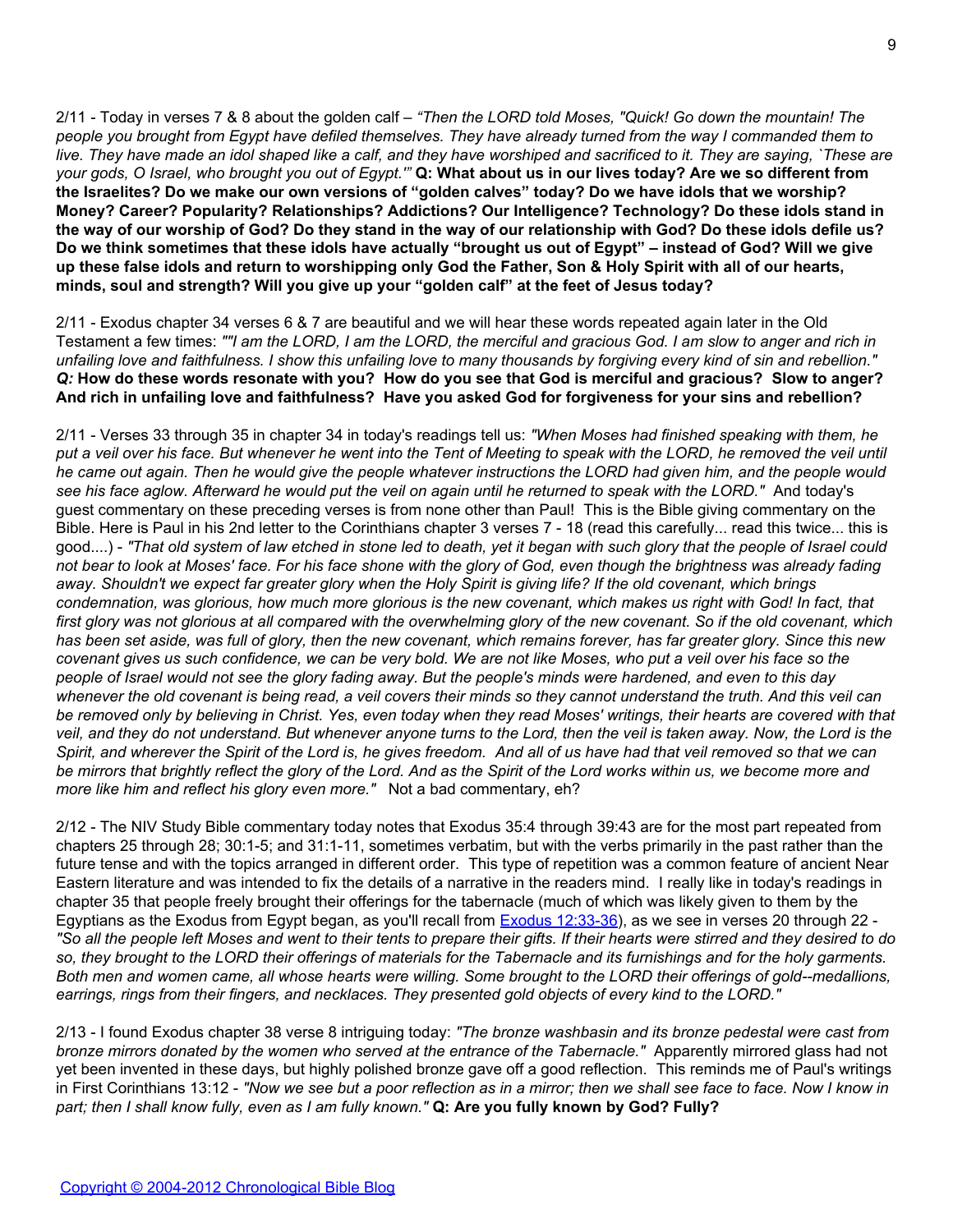2/14 - Today is the final day of readings from Exodus. Personally, a couple of learnings for me this year from Exodus that I will share are these - 1. Moses' leadership really stood out to me this year as I read through Exodus. And it was interesting to me that his leadership grew over time. Early on in Exodus Moses was saying to God to "please don't choose me to free the Israelites from Egypt - pick someone else" and then by the end of the book Moses has gained enough faith to fast for 40 days on Mt. Sinai and enough confidence to ask God to "show me your glory." I think we can see in Moses how God can transform a person's life completely - and how God can transform our lives completely - if that person enters into a responsive, faithful, loving and obedient relationship with God. Point #2 of my learnings this year my interest and knowledge in some of the intricacies of the tabernacle has grown, which has been wonderful. **Q: I hope that your reading this past month about the Israelites Exodus from Egypt and their emergence as a nation under Moses' leadership has been a good learning experience for you? More than anything - I hope that reading about God's interactions with His covenant people in Egypt, the plagues, the Red Sea, the manna from heaven, the Ten Commandments, and the plans for the Tabernacle has expanded your understanding of who God is and God's story? What has been an interesting learning for you in Exodus this year that you can share with the group?**

2/14 - In Numbers chapter 9 today we read about the fiery cloud over the tabernacle! Verses 22 & 23 stood out to me in today's readings: *"Whether the cloud stayed above the Tabernacle for two days, a month, or a year, the people of Israel stayed in camp and did not move on. But as soon as it lifted, they broke camp and moved on. So they camped or traveled at the LORD's command, and they did whatever the LORD told them through Moses."* **Q: Do you do whatever the Lord tells you to do in your life today? Do you wait patiently on the Lord? Do you move when the Lord tells you to move?**

2/15 - Numbers Chapter 7 is the longest chapter in the book of Numbers, and certainly an amazing one. It is awesome to read about the presentation of offerings for the dedication of the altar over 12 days. At the end of this chapter we read in verse 89: *"Whenever Moses went into the Tabernacle to speak with the LORD, he heard the voice speaking to him from between the two cherubim above the Ark's cover--the place of atonement--that rests on the Ark of the Covenant. The LORD spoke to him from there."* **Q: How do you hear the Lord's voice in your life today?**

2/16 - Today in Numbers chapter 8 we read about the dedication of the Levites. **Q: Who or what have you dedicated in your life? Are dedication's important?**

**2/16 - Learning to Love Leviticus! -** This upcoming week of readings is what I call *mission-critical*. We're beginning our journey through the book of Leviticus! As this is my 6th time leading a crew of people through the One Year Bible, I know that Leviticus is the book where we lose many people who started out so strong over the past 6 weeks. I want to let you know this in advance, so that if you feel like maybe not reading your Bible for even just one day this upcoming month, don't do it! You may find Leviticus "boring" on occasion, but there truly is a lot of depth to it. And if you stop reading the One Year Bible during Leviticus, you'll miss out on so much more of the Bible coming up later this year – including Saul, David, Solomon, the prophets – and the list goes on. If you read nothing else in this posting today, please take ten minutes or so to review the amazing reflection at the link below on the book of Leviticus by Bob Deffinbaugh over at Bible.org. The article at this link below titled **"Learning to Love Leviticus"** will bless you immensely before we embark on our study of Leviticus this week: [http://bible.org/page.php?page\\_id=258](http://blank/) An excerpt from Bob at this link above – "Up to this point in time the Book of Leviticus has been the "liver and onions" book of the Bible to me. That is, I know that it must be good for me, but I just don't seem to have a taste for the stuff. To others, the Book of Leviticus is something like camping - they tried it once and that was enough to last them a lifetime. Having briefly looked at the Book of Leviticus, let us get down to the issue of "taste" which must be settled before we will ever benefit from this portion of God's word. The first thing we must seek to do is to identify the reasons why we tend to dislike and thus to avoid this book." [Again, please](http://blank/) [please read "Learning to Love Leviticus" at this link](http://blank/) before you read anything else in this blog posting today. **Q: Have you read the book of Leviticus before? What has motivated you to read the book all the way through? What have you learned from the book of Leviticus in the past?**

2/16 – **Leviticus begins!**

Author: Moses

Date: 1420 or 1220 B.C.

Content: The book of Leviticus was designed to be a handbook for the priests or Levites, hence the name Leviticus. It sets down the regulations that were to govern the life of Israel in general and specifically to give regulations concerning sacrifice and worship. All of the major sacrifices are described, as well as the way they were to be offered. All of the major festivals and holidays are discussed. There are also special sections devoted to the priesthood and regulations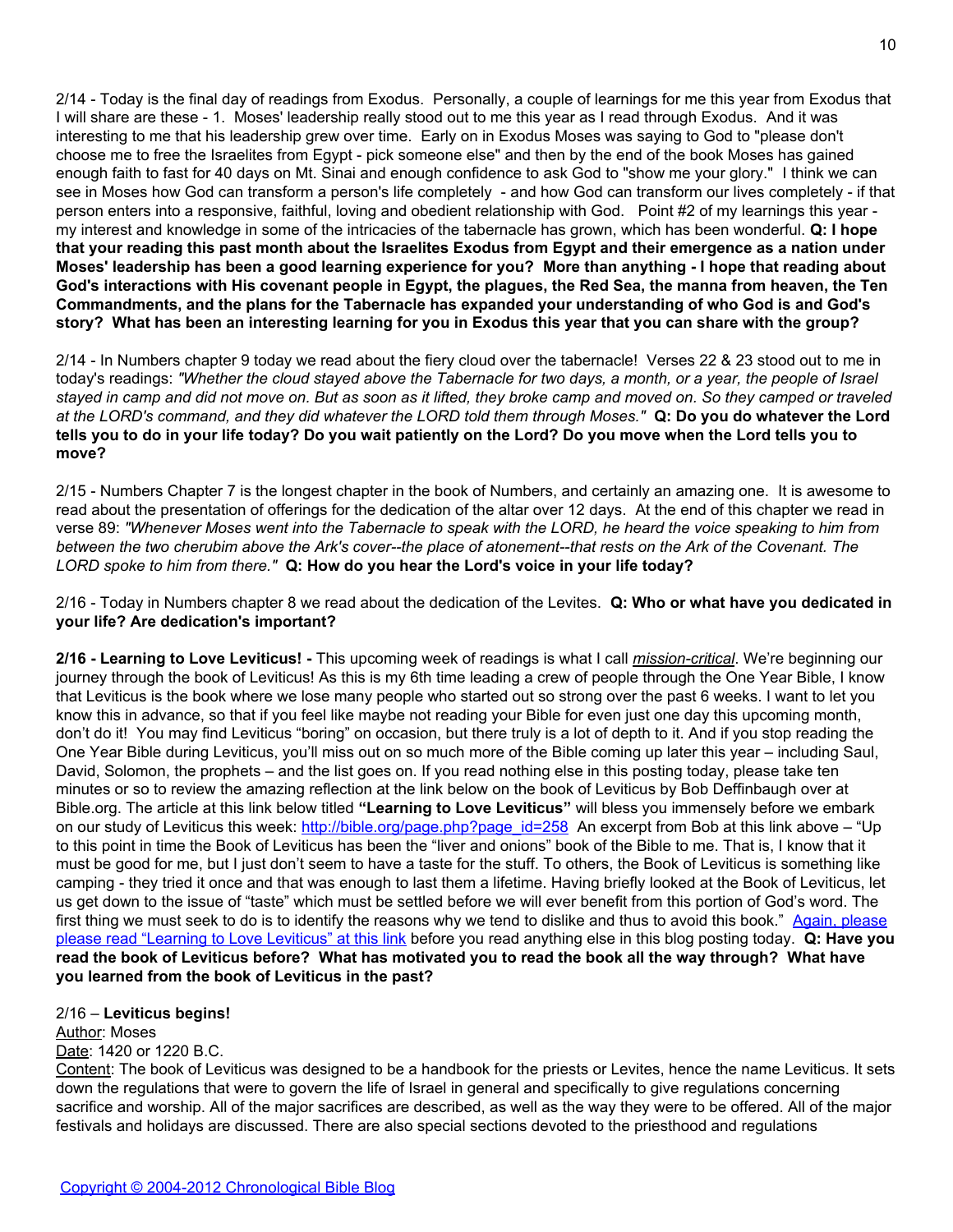concerning ceremonial matters.

Theme: The central theme of this book is that God has provided a way for atonement to be made by the offering of sacrificial blood. This whole system found its fulfillment in the shedding of Christ's blood as the one great sacrifice for the sins of the world. Leviticus also shows that worship is to be orderly and is to follow a regular pattern. *(Above commentary is from Tyndale Publishers "The One Year Bible Companion" page 2)* More commentary on Leviticus is at this link – [http://bible.org/page.php?page\\_id=882](http://blank/)

2/17 - Today in Leviticus we read about the Sin Offering and the Guilt Offering. Combine this with our readings from yesterday and we've covered the 5 major Old Testament sacrifices - which I'll recap below from the NIV Study Bible. I'd recommend taking a good mental note of these 5 Sacrifices, as we'll keep reading about them this year in various capacities in the OT:

1. **Burnt Offering** - Voluntary act of worship; atonement for unintentional sin in general; expression of devotion, commitment and surrender to God. Bull, ram or male bird is offered - wholly consumed no defect.

2. **Grain Offering** - Voluntary act of worship; recognition of God's goodness and provisions; devotion to God. Grain, fine flower, olive oil, incense, baked bread, salt offered - accompanied burnt and fellowship offering.

3. **Fellowship Offering** - Voluntary act of worship; thanksgiving and fellowship as it included a communal meal. Any animal without defect from herd or flock offered.

4. **Sin Offering** - Mandatory atonement for specific unintentional sin; confession of sin; forgiveness of sin; cleansing from defilement. Young bull for high priest & congregation offered. Male goat for leader. Female goat or lamb for common person. Dove or pigeon for the poor. Tenth of an ephah of fine flower for the very poor.

5. **Guilt Offering** - Mandatory atonement for unintentional sin requiring restitution; cleansing from defilement; make restitution; pay 20% fine. Ram or lamb offered.

*(above 5 points from the NIV Study Bible p. 151)*

2/17 - Chapter 4 verse 21 foreshadows Jesus' death on the cross outside the gates of Jersusalem at Golgotha: *"The priest must then take what is left of the bull outside the camp and burn it there, just as is done with the sin offering for the high priest."* Here's how Hebrews chapter 13 verses 11 through 14 looks back at this verse in Leviticus: *"The high priest carries the blood of animals into the Most Holy Place as a sin offering, but the bodies are burned outside the camp. And so Jesus also suffered outside the city gate to make the people holy through his own blood. Let us, then, go to him outside the camp, bearing the disgrace he bore. For here we do not have an enduring city, but we are looking for the city that is to come."* **Q: What stands out to you about reading about offerings in our Old Testament readings? Do you see how Jesus was an offering for our sins and is also our high priest?**

2/17 - Today in Leviticus we read about further instructions for offerings. Chapter 6 verse 13 I found interesting: *"Remember, the fire must be kept burning on the altar at all times. It must never go out."* Commentaries state that the fire was never to go out because the fire was started by God. Humans were not to bring man-made fire to the altar, or they would die, as we will see Leviticus chapter 10 when we read about Nadab and Abihu. The only real "eternal flame" that I can think of in today, that was started by God, is the Holy Spirit. And this eternal flame of the Holy Spirit is made available to you and I through the life, death and resurrection of Jesus. **Q: How do you experience the Holy Spirit in your life today? Do you experience the Holy Spirit often, or just sometimes? Do you wan to experience more of the Holy Spirit in your life? I don't know if you've ever done much study on the Holy Spirit? If not, please do spend a good chunk of time at these 3 links above. Also, I remember a good friend of mine was reading a book a few years ago called "Holy Spirit" - I believe... He said it was an incredible book. I haven't read it. Has anyone else read it? Know the author's name? Or - do you have any other Holy Spirit books or other resources recommendations?**

2/18 - Leviticus chapter 7 verse 27 stands out: *"Anyone who eats blood must be cut off from the community."* This was commanded for 3 reasons - 1. to separate the Israelites from the pagans who drank blood - the pagans drank blood in the hopes of gaining the attributes of the animals from the blood they drank (speed, strength, etc.). 2. the sin of the people was symbolically transferred to the animal before the offering, and the blood represents the life of that animal. 3. for sanitary reasons - blood can carry some nasty diseases.

2/18 - I found Leviticus chapter 7 verse 36 to be powerful as we read about a portion of the offerings going to the priests: *"The LORD commanded that the Israelites were to give these portions to the priests as their regular share from the time of the priests' anointing. This regulation applies throughout the generations to come."* I think this is something for us to consider today - most of us realize that a portion of our tithes and offerings to our churches goes to support our pastors, priests, ministers, clergy. And I believe this is rightly so. These clergy are doing holy work in our churches today. And I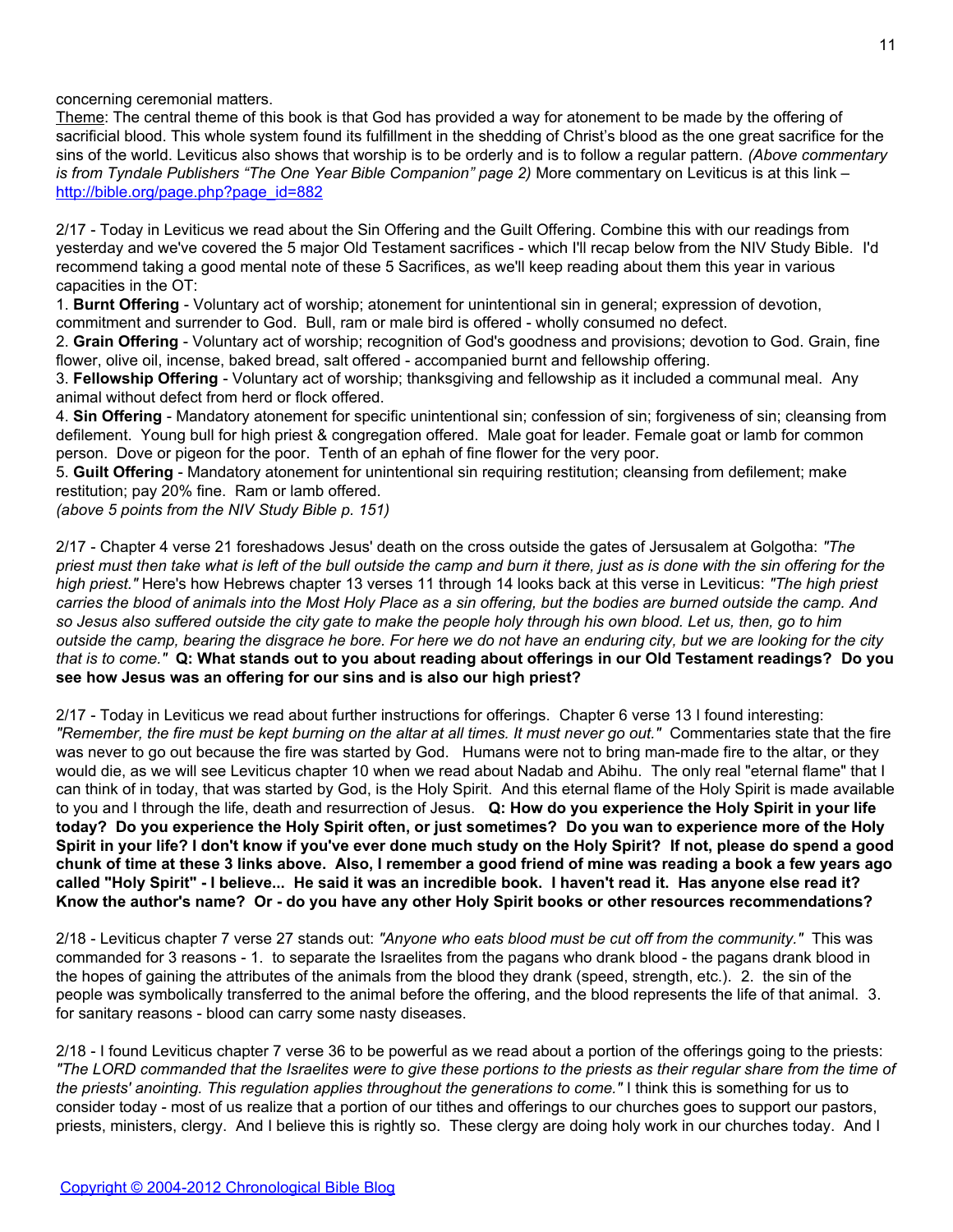know from first hand experience from my past that church ministry work is not easy work. Yes, oftentimes it is joyful work and the most amazing & fulfilling work you can imagine. But, other times it can be really tough work as you can find yourselves on the front lines of spiritual warfare and working with people at very low points in their lives. So - I guess I say all of this to encourage you to not begrudge your clergy in your church for getting paid for their work. Aaron and his sons were "paid" here in Leviticus - and I think it is still proper for clergy to be paid today. (and trust me - most clergy that I know do not get paid an exorbitant amount by a long shot... :) I guess, while I am on this subject, I am also a bit familiar with the house church model today - and I do believe there are some leaders in this movement that are probably not getting "paid" financially. And I think this is great if you can sustain the model. But, personally, I wouldn't fault house church leaders for receiving compensation either. It is holy work that our clergy do. I think fair compensation for this work is fair. **Q: What are your thoughts on your clergy receiving compensation? What are your thoughts on others in other types of ministry receiving compensation? Where do we draw the line of when ministry should be done with compensation or without compensation?**

2/19 - Today in Leviticus chapter 9 we read about Aaron & his sons beginning their priestly ministry. I liked verse 24 as a closing verse to this chapter: *"Fire blazed forth from the LORD's presence and consumed the burnt offering and the fat on the altar. When the people saw all this, they shouted with joy and fell face down on the ground."* I think what this verse does for me is to really confirm that all of the Offerings we are reading about in Leviticus were ordained by God at that time and that what we are reading about in Leviticus is truly part of God's story. Not that I ever doubted this fact - but, when you read about God consuming the offering in fire in such a dramatic fashion, you realize that God was fully pleased with the priest's and the people's obedience. The Offerings are part of God's story - and are foreshadowing the final Offering of Jesus on the cross. **Q: How do you believe the Offerings are a part of our spiritual history? How do the Old Testament offerings foreshadow the New Testament?**

2/19 - In Leviticus chapter 10 we read about the disobedience of Nadab and Abihu. You'll recall 2 days ago that we read in Leviticus Chapter 6 verse 13: *"Remember, the fire must be kept burning on the altar at all times. It must never go out."* Commentaries state that the fire was never to go out because the fire was started by God. Humans were not to bring man-made fire to the altar, or they would die. I realize that this can seem like a very harsh punishment for disobedience. Commentaries suggest that because Nadab and Abihu were in such high spiritual leadership positions, their disobedience carried the risk of leading many people astray. It may help to remember that we saw disobedience from others earlier in the Bible - and we'll see disobedience again later in the Bible - without the consequence of immediate death. But, in this case, disobedience brought death. Think about the risk of disobedience in our lives today. Yeah, sure, maybe we can get away with something dangerous/disobedient 9 times out of 10 - but, there is always the risk that perhaps the 10th time could prove lethal. **Q: So - why take the risk of disobedience at all? Is it worth it? Ever?**

2/19 - Today in Leviticus chapter 11 we read about ceremonially clean and unclean animals for the Israelites. The One Year Bible Companion commentary on this chapter today states that "there were several reasons for this restricted diet - 1. to ensure the health of the nation. The forbidden foods were usually scavenging animals that fed on dead animals; thus disease could be transmitted through them. 2. to visibly distinguish Israel from other nations. The pig, for example, was a common sacrifice of pagan religions. 3. To avoid objectionable associations. The creatures that move about on the ground, for example, were reminiscent of serpents, which often symbolized sin." **Q: Do you think there is any truth to the quote "cleanliness is next to godliness?" Why do you think God focuses so much on cleanliness in the Old Testament? Do you think there is a focus on cleanliness in the New Testament?**

2/19- Today in chapter 11 verse 44 we read: *"After all, I, the LORD, am your God. You must be holy because I am holy."* How does this verse speak to you? Do you think about being holy? Do you want to be holy? Zondervan shares the following commentary on this verse – "Holiness is the key theme of Leviticus, ringing like a refrain in various forms throughout the book. The word "holy" appears more often in Leviticus than in any other book of the Bible. Israel was to be totally consecrated to God. Her holiness was to be expressed in every aspect of her life, to the extent that all of life had a certain ceremonial quality. Because of who God is and what he has done, his people must dedicate themselves fully to him." Check out Peter quoting from this Leviticus verse in 1 Peter 1 verses 13-16 – *"Therefore, prepare your minds for action; be self controlled; set your hope fully on the grace to be given you when Jesus Christ is revealed. As obedient children, do not conform to the evil desires you had when you lived in ignorance. But just as he who called you is holy, so be holy in all you do; for it is written: "Be holy, because I am holy.""* **Q: How do these verses speak to you? How do you ever you think about being holy? Do you want to be holy, as God is holy?**

2/20 - Today in Leviticus chapter 13 we read about contagious skin diseases and mildew. Quite a chapter! It does make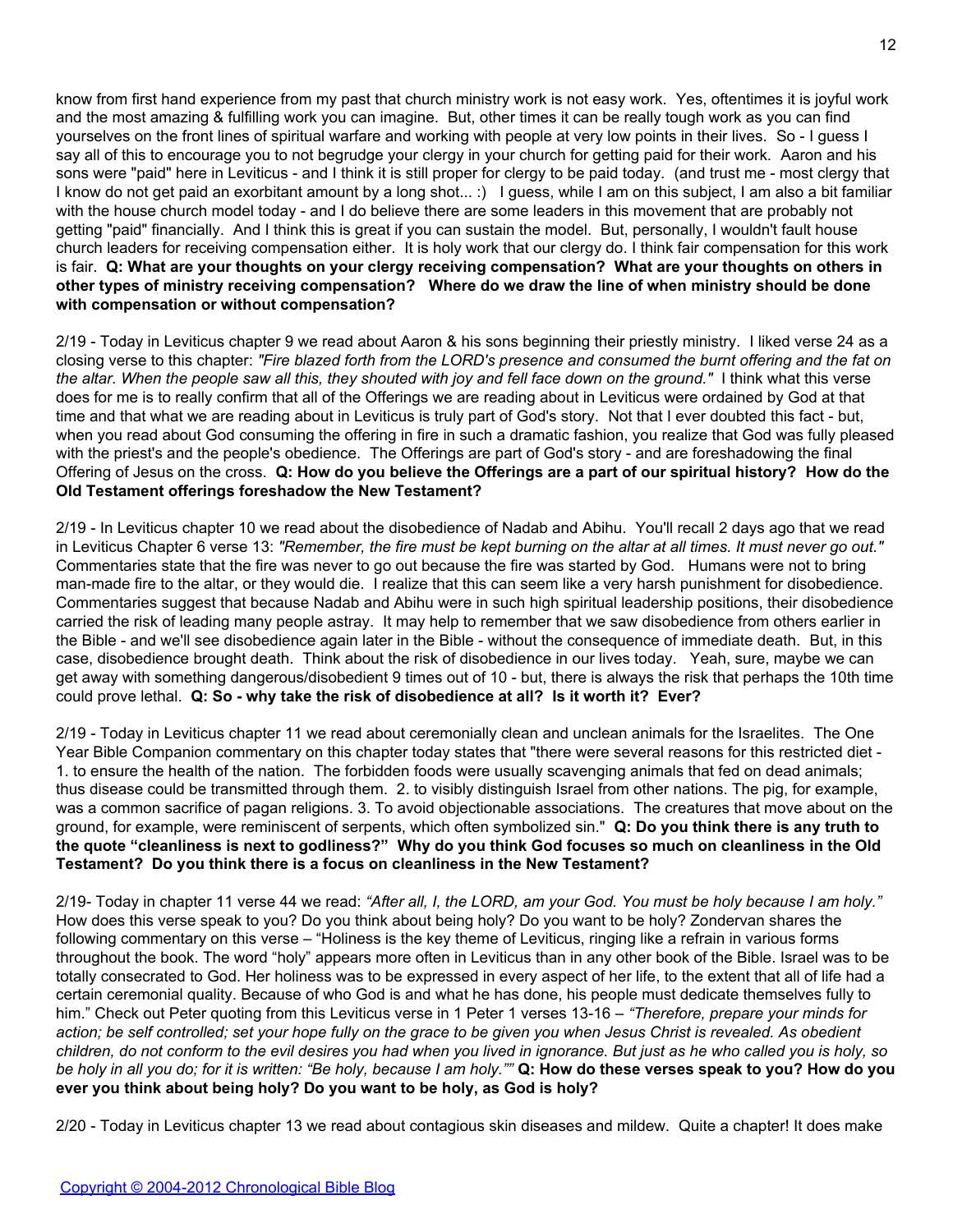sense to me that this level of detail is given by God on these topics. These instructions were health instructions for the community of Israel as a whole. The NIV Study Bible notes that "the ceremonially unclean were excluded from the camp (the area around the tabernacle and courtyard), where the Israelites lived in tents. Later, no unclean persons were allowed in the temple area, where they could mingle with others." I look at this from the standpoint that they did not have medicines back then to heal people of these contagious diseases - and as such, the only way to keep the diseases from spreading to the entire population was to isolate the sick. I know this doesn't sound compassionate on the surface... but was there a better option at that time? In the New Testament we read about Jesus curing people of leprosy, which was a couple of thousand of years later. It's obvious that skin diseases were a major issue in Moses' day and through Jesus' day - as was mildew during Israel's rainy season of October through March - particularly along the coast and by the Sea of Galilee where it is very humid. **Q: What was your reaction to reading about the contagious skin diseases and mildew? Do you think these laws were compassionate or harsh for their time and place?**

2/21 - In Leviticus chapter 16 we read about the Day of Atonement. Ever wonder where the term "scapegoat" came from? Now you know! This chapter. Check out verses 20-23 about the scapegoat - *"When Aaron has finished making atonement for the Most Holy Place, the Tabernacle, and the altar, he must bring the living goat forward. He is to lay both of his hands on the goat's head and confess over it all the sins and rebellion of the Israelites. In this way, he will lay the people's sins on the head of the goat; then he will send it out into the wilderness, led by a man chosen for this task. After the man sets it free in the wilderness, the goat will carry all the people's sins upon itself into a desolate land."* There was also the other goat which was sacrificed. I read a commentary that said that both of these 2 goats foreshadowed Jesus' death - that Jesus was both sacrificed for atonement for our sins and Jesus is our permanent scapegoat. In verse 34 we read – *"This is a permanent law for you, to make atonement for the Israelites once each year."* You'll notice the "once a year" wording in this verse. Contrast this with Jesus' "once for all" sacrifice discussed in Hebrews chapter 10 verses 12 – 14 – *"But when this priest (Jesus) had offered for all time one sacrifice for sins, he sat down at the right hand of God. Since that time he waits for his enemies to be made his footstool, because by one sacrifice he has made perfect forever those who are being made holy."* For further study on Jesus' "once for all" sacrifice, please read Hebrews chapters 10 and 9. **Q: Do you believe that Jesus' sacrifice was "once for all"? Do you believe that Jesus is your High Priest who has made Atonement for your sins? Do you believe that Jesus as your High Priest sits at the right hand of God? If so, how might fully realizing this change how you live? How you pray?**

2/21 - Today we finish up Leviticus chapter 16 with a very simple but powerful statement in verse 34 - *"Moses followed all these instructions that the LORD had given to him."* Moses followed all of the instructions... That sounds so simple, but think about really how amazing it is. Moses did not veer to the left or the right. He stayed on the narrow path. He followed the instructions. The Sermon on the Mount in Matthews 5-7 is a nice summary of some instructions to us from Jesus. **Q: Can what was said of Moses be said of you today? Are you following all of the instructions Jesus has given us**? Don't beat yourself up over this if the answer is no. Not one of us is perfect this side of heaven - except for Jesus. Moses was not perfect either. But, I think we can hopefully learn something from Moses' obedience to God's instructions. I do believe that each of us today can walk along the narrow path to follow Jesus in faith, follow his teachings in faith, and become more and more like Him as we go. Even if we trip or stumble along the Way, if we continue in our faith in Jesus and who he truly is, we will indeed become more like Him as we follow Him. **Q: How well are you doing at following Jesus' instructions in your life today? What are some areas in you can grow in?**

2/22 - Bob Deffinbaugh at bible.org's commentary on Leviticus chapter 17, "The Preciousness of Blood," is [at this link.](http://blank/) A quote from Bob from this link - "The Israelite of old learned from Leviticus, as nowhere else up to that point in time, the preciousness of blood to God. How much greater value does blood take on for the New Testament saint, whose blessings are all a result of the shed blood of Jesus Christ. As Harrison summarizes the matter, "The blood is the life of the flesh (Lev. 17:11), and it is through the atoning blood of Christ that the believer receives redemption (I Pet. 1:18-19), forgiveness (Eph. 1:7), justification (Rom. 5:9), spiritual peace (Col. 1:20), and sanctification (Heb. 13:12)." **Q: How is Jesus' blood precious to you?**

2/22 - Today in Leviticus chapter 19 we read about holiness! What a tiny but powerful little word - holy. This chapter is of interest to me in that I continue to struggle with the call to holiness in my life. I understand grace. I get grace. I'm good at receiving grace... :) But holiness? Well, that's a bit trickier for me personally. I guess where I am at these days in my walk with the Lord is really trying to balance grace and holiness. I know we are saved through grace, not works - but, I also believe there is a call to holiness in our lives once we have received that gift of grace. You know I love Bob Deffinbaugh's writings over at bible.org. I think Bob's writings on [Leviticus chapter 19 titled "How to Spell Holy" at this link](http://blank/) [is up there with some of his best stuff.](http://blank/) Please check out this link, and make sure you scroll down to read about Bob's take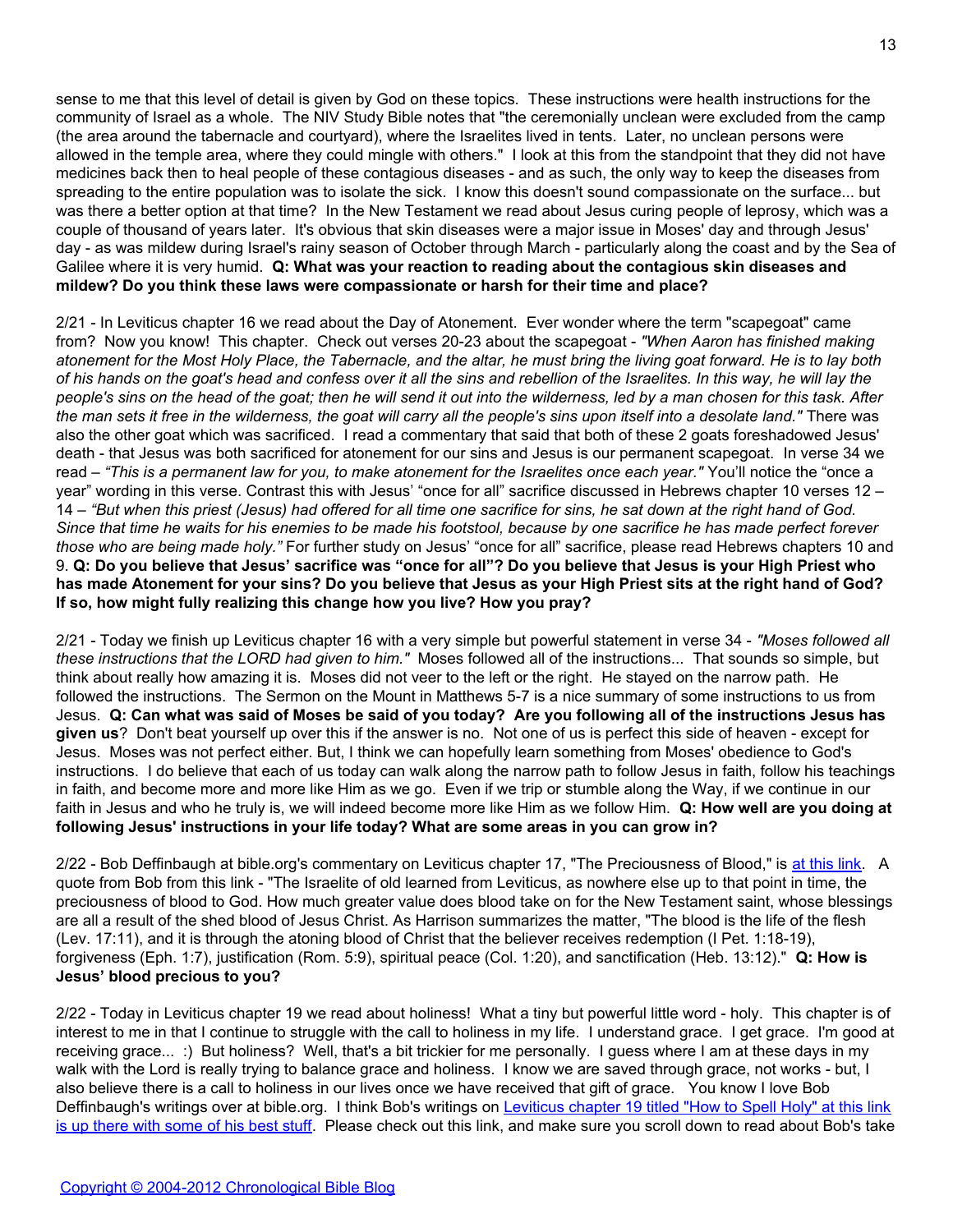on "perversions of holiness" - 1. stained glass holiness 2. positional holiness 3. equating holiness with the miraculous 4. isolational holiness 5. holiness by redefinition. Great stuff! **Q: What does holiness mean to you in your life? Do you seek to be holy? How?**

2/23 - Today in Leviticus chapter 20 verses 23 & 24 we read - *"Do not live by the customs of the people whom I will expel before you. It is because they do these terrible things that I detest them so much. But I have promised that you will inherit their land, a land flowing with milk and honey. I, the LORD, am your God, who has set you apart from all other people."* These verses are another reminder that God's laws to the Israelites were given to set them apart from the pagans surrounding them and in Canaan. God's laws were given to differentiate what is right and wrong, in comparison to the pagan immoral customs. I wonder about this in our modern world today. **Q: As followers of Jesus, do you think we should be "set apart" from what the modern world tells us to do & how to live? Should we or should we not be living by the customs of our modern world? How are you living your life today? If someone examined your life, how would they see that you are set apart from the customs of our modern world? How do you set yourself apart from the world for God? Are there particular movies or TV or radio programs that you will not watch or listen to? Should we set boundaries for ourselves on what we will and will not watch? Personally, I will admit that I don't watch rated R movie these days. I just know what those movies will typically be trying to "sell" me - and I ain't buying. I do think that we should think about the Holy Spirit indwelling in us and how we might want to set ourselves apart on occasion of what we won't participate in, that the rest of the world wouldn't blink at participating in. What are some examples of how you try to set yourself apart from the world for God?**

2/24 - Today in Leviticus chapter 23 we read about the Appointed Festivals! The NIV Study Bible has a great chart summarizing the Old Testament Feasts and Other Sacred Days, which is significantly paraphrased below with just Name & Purpose:

1. **Sabbath** - Rest for people and animals

2. **Sabbath Year -** Rest for land.

3. **Year of Jubilee -** Help for poor; stabilize society.

4. **Passover** - Remember Israel's deliverance from Egypt.

5. **Unleavened Bread** - Remember how the Lord brought the Israelites out of Egypt in haste.

6. **Firstfruits** - Recognize the Lord's bounty in the land.

7. **Weeks (Pentecost or Harvest)** - Show joy and thankfulness for the Lord's blessing of harvest.

8. **Trumpets (Rosh Hashanah-New Year's Day)** - Present Israel before the Lord for his favor.

9. **Day of Atonement (Yom Kippur)** - Atone for the sins of priests and people and purify the Holy Place.

10. **Tabernacles (Booths or Ingathering)** - Memorialize the journey from Egypt to Canaan; give thanks for the productivity of Canaan.

11**. Sacred Assembly** - Commemorate the closing of the cycle of feasts.

12. **Purim** - Remind the Israelites of their national deliverance in the time of Esther.

13. **Hanukkah (Feast of Dedication or Festival of Lights)** - Commemorated the purification of the temple and altar in the Maccabean period.

14. New moons were also often special feast days.

*(Above is from Zondervan's "NIV Study Bible" pp. 176-177)*

**Q: Which of these festivals above do you "celebrate" in any way? Which of these festivals do you wish you did celebrate? Which of these festivals above do you see foreshadowing Jesus' life, death and/or resurrection?**

2/24 - Today in Leviticus chapter 24 we read the well known law of retaliation from verses 19 & 20: *"Anyone who injures another person must be dealt with according to the injury inflicted-- fracture for fracture, eye for eye, tooth for tooth. Whatever anyone does to hurt another person must be paid back in kind."* I've read commentaries that say that this law of retaliation was actually compassionate for its time - in that it limited what one person could to another person in a very lawless age. If you lost an eye, you could take an eye - but you could not kill in return, for example. So, I see the logic behind saying that the law of retaliation limited punishments.... but, I also think we would do well to remember Jesus' words in the Sermon on the Mount where he quotes from Leviticus 24 verse 20 in Matthew chapter 5 verse 38 & 39: *"""You have heard that it was said, 'Eye for eye, and tooth for tooth.' But I tell you, Do not resist an evil person. If someone strikes you on the right cheek, turn to him the other also."* Jesus teaches that there is a higher law of love that is better than the law of retaliation. **Q: Do you ever struggle with the desire to retaliate against someone? How have you ever been able to resist this struggle and turn instead to Jesus' law of love?**

2/24 **-** Today in Leviticus chapter 25 we finish up reading about the Year of Jubilee. I don't know what it is about the Year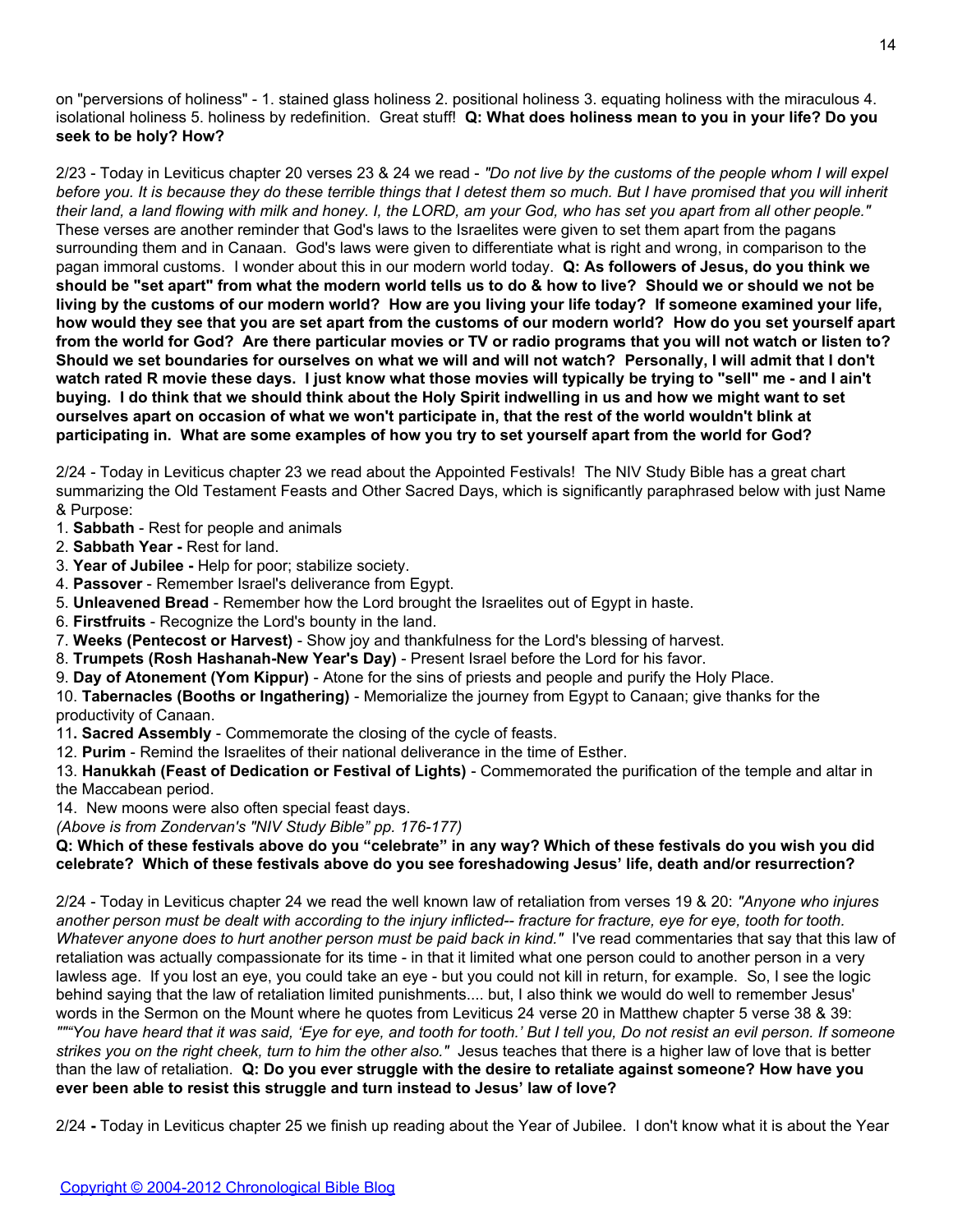of Jubilee, but for some reason I really like the concept of it! I actually read a commentary that said there is no evidence that the Year of Jubilee was actually ever carried out, which made me a bit sad. However, that same commentary suggested that the Year of Jubilee was ultimately fulfilled through the life of Jesus, as Jesus himself quotes this very Yearof-Jubilee-ic :) sounding verse from Isaiah in Luke chapter 4 verses 18-21: *""The Spirit of the Lord is on me, because he has anointed me to preach good news to the poor. He has sent me to proclaim freedom for the prisoners and recovery of sight for the blind, to release the oppressed, to proclaim the year of the Lord's favor." Then Jesus rolled up the scroll, gave it back to the attendant and sat down. The eyes of everyone in the synagogue were fastened on him, and he began by saying to them, "Today this scripture is fulfilled in your hearing.""* **Q: Whaddya think? Think the concept of the Year of Jubilee was indeed fulfilled in the life of Jesus?** I do. And we don't need to count down 50 years from now until the next Year of Jubilee. The Year of Jubilee is available to each of one of us today! **Q: How do you think the Year of Jubilee was fulfilled in Jesus? How are you living your life today in light of Jesus fulfilling the Year of Jubilee?**

2/25 **-** Leviticus chapter 26 is a great look at the blessings of obedience and punishments for disobedience. As I read through the punishments for disobedience my mind instantly went to where, later in the Bible, Israel would indeed walk down the path of disobedience - and ultimately be punished with the destruction of Jerusalem and the exile into Babylon. For those going through the One Year Bible for more than the first time, I am sure you probably recognized this as well. What is interesting to keep in mind that these words of God were written by Moses nearly 1,000 years before the Babylonian exile. This reminded me again of how powerful God's Word truly is - and how true it really is. And it reminded me that even in our modern times, the Bible is still truth, and the teachings of Jesus are still relevant now 2,000 years later... Truth is truth. We may be inconsistent, but God is not. **Q: How are you walking in the path of obedience in your relationship with God? How are you walking in Truth? How in your life have you seen that obedience brings blessings and disobedience brings punishment?**

2/25 **-** Verses 44 & 45 in this chapter stood out to me as a reminder that even though God punishes disobedience, he leaves room for repentance and he allows for a remnant to carry on the covenant: "*"But despite all this, I will not utterly reject or despise them while they are in exile in the land of their enemies. I will not cancel my covenant with them by wiping them out. I, the LORD, am their God. I will remember my ancient covenant with their ancestors, whom I brought out of Egypt while all the nations watched. I, the LORD, am their God."* And verses 12 & 13 in this chapter are awesome: *"I will walk among you; I will be your God, and you will be my people. I, the LORD, am your God, who brought you from the land of Egypt so you would no longer be slaves. I have lifted the yoke of slavery from your neck so you can walk free with your heads held high."* **Q: How do you believe that God walks among us today? How is God your God? And how are you His? How has the yoke of slavery from sin been lifted from your neck? How are you walking free today with your head held high?**

2/26 **-** Today we wrap up Leviticus and transition into Numbers! Congratulations on staying the course through the book of Leviticus! Have you [Learned to Love Leviticus](http://blank/) this past month?? :) Commentary on Leviticus chapter 27 by Bob Deffinbaugh titled **"The Value of a Vow"** is at bible.org [at this link.](http://blank/) Numbers is an amazing book! I encourage you to reflect on words "Obedience" and "Disobedience" as we read through the book of Numbers. We'll read much about both of these words in this book. And – I think as we read about both Moses' and the Israelites Obedience and Disobedience, we will see many parallels in our own lives today. We have an opportunity with the book of Numbers to reflect upon where we have been both Obedient and Disobedient to God in our lives. We also have the opportunity to reflect upon the fruits and blessings of Obedience and the consequences of Disobedience – in Moses', the Israelites, and our lives today. I hope you are ready to experience the book of Numbers! **Q: How was reading the book of Leviticus for you this year? What did you learn? What did you learn about God? About Jesus?**

#### 2/26 **- ~The Book of Numbers~**

Author: Moses

# Date: 1420 or 1220 B.C.

Content: This book deals with the journey of Israel from Mt. Sinai to the edge of Canaan and the Israelites' preparation to enter the Promised Land. Because of sin and unbelief, however, they were not allowed by God to claim their inheritance but were condemned to wander in the wilderness for forty years. After the forty years they slowly made their way back to Canaan – this time ready to obey God's commands. After winning some important battles to the east of the Jordan River, the Israelites prepared for the entrance into the land itself.

Theme: The book shows the continual faithfulness of God and the unbelievable sin of man. Israel rejected God but God remained true to his word, in leading the people through the wilderness and providing for their needs. In the New Testament the Christian life is likened to a wandering in the wilderness with the promise of a heavenly Canaan before us.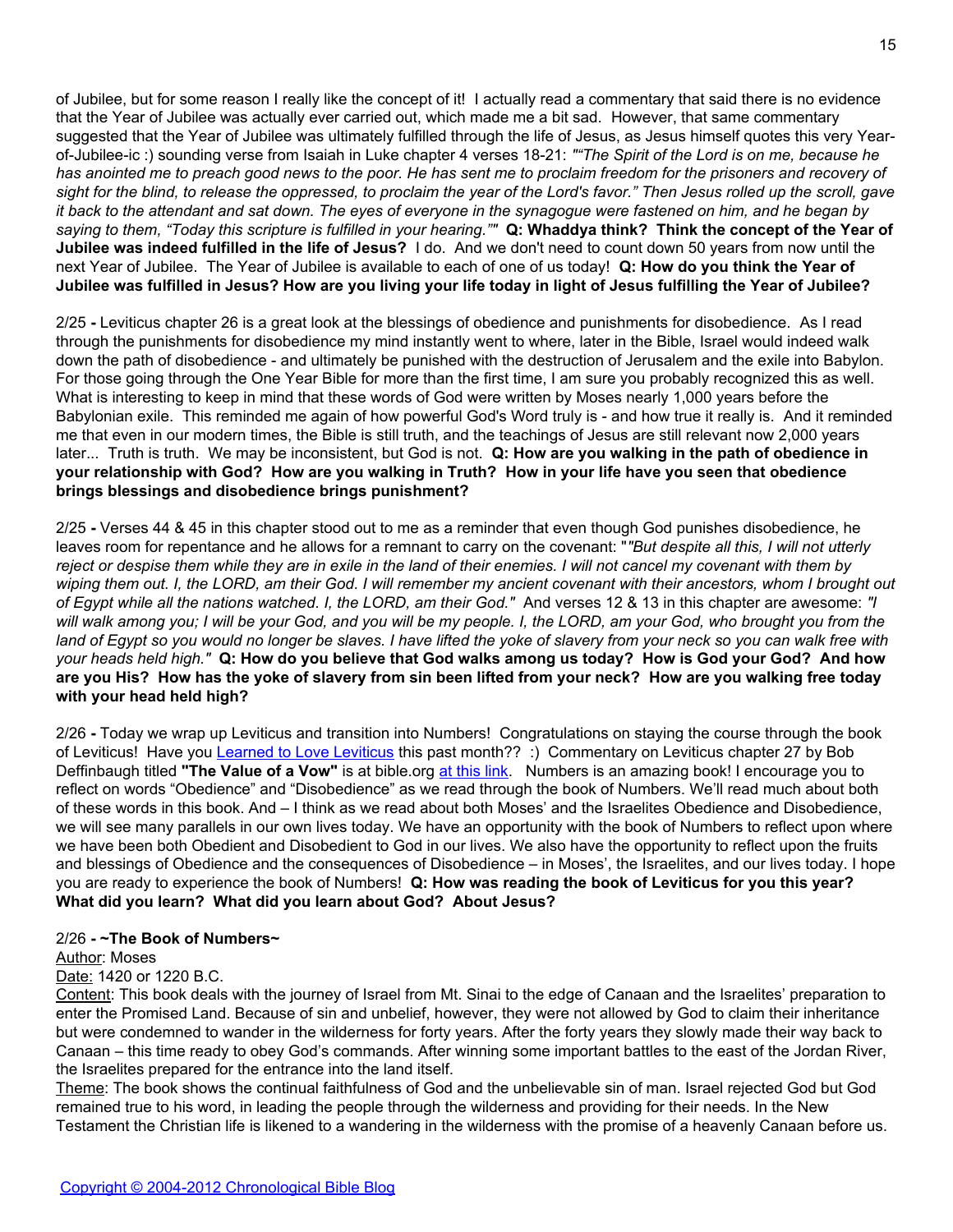*(Above commentary is from "The One Year Bible Companion" pp. 2-3)* Excellent commentary on the Book of Numbers is [at this link](http://blank/).

2/26 - Today in Numbers chapter 1 verse 1 we read: *"The LORD spoke to Moses in the Tent of Meeting in the Desert of Sinai on the first day of the second month of the second year after the Israelites came out of Egypt."* You'll definitely notice as we read through the book of Numbers that God speaks to Moses, and through Moses to Israel. This fact is stated over 150 times and in more than 20 different ways in the book of Numbers – all the way from this first verse above until the very last verse of Numbers in chapter 36 verse 13 – *"These are the commands and regulations the LORD gave through Moses to the Israelites on the plains of Moab by the Jordan across from Jericho."* The Israelites were dependent on Moses at that time to hear from God. **Q: How do you hear from God in your life today? Do you believe that you are hearing from God as you read the Bible? Do you believe that you can hear from God during times of prayer? Do you believe that today you can hear from God through your faith in Jesus and in your participation in the body of Christ, the church? Are you hearing from God today? Do you want to hear from God today?**

2/27 - Today in Numbers chapter 2 we read about the organization of Israel's camp! For some reason I really like these types of chapters - chapters where we get what may seem at first glance to be "just a bunch of details" and maybe we even ask occasionally, "what's the point?" For me, the details are the point! I don't know about you, but I'll confess this here and now on the blog - I'm a bit of a packrat. :) Seriously. And not only that - but I have seasons of crazy disorganization in my house and in my life. And I of course remember the old adage, "cleanliness is next to godliness...." :) And yes, I guess I can at times feel guilty about my disorganization. But, for some odd reason just this past few weeks I've been on an organization kick. The homestead has been getting a serious cleaning. I'm getting rid of stuff that I really really don't need to keep. And then I read chapters like this in Numbers, and I realize that God is a God of order. He likes things organized. And I think we as followers of God do well when we get things organized in our lives too - our housekeeping, our finances, how we spend our time, etc. Now, don't hear me say that you should be obsessive compulsive about order... :) But... I am seeing amazing benefits in my life of being organized. **Q: Are there any other closet packrats out there that will fess up?? :) Or any former packrats / disorganized folks that can give us some advice in the Comments below on how you got orderly? Do you think that God is a God of order? Should we be a people of order?**

2/28 - Today in Numbers chapter 4 we read about the duties of the Kohathites, Gershonites and the Merarites! Reading this chapter reminded me of the church where I used to work - where we had to set up and tear down the sanctuary each Sunday, because we were holding services in a rented community center building. And truly, most Sundays my days felt like verse 31 and the Merarites: *""Their duties at the Tabernacle will consist of carrying loads."* But, even though this task of carrying loads back then and today may seem "menial" at first glance, the task was of utmost importance for the community's worship! So, I hope this chapter can be an encouragement to you if at times you feel like you are simply "carrying loads" at your church - keep in mind it is a holy task that the Merarites faithfully conducted before you in the time of Moses! **Q: Have you ever had volunteer duties at your church that were less than glamorous duties? :) Do you think that maybe these duties were actually very glamorous to God, even if they weren't glamorous to the world? Do you make it a habit of volunteering at your church regularly? What are some volunteer things you do for your church to help "carry the load" of your church's ministry?**

# **Group discussions:**

- · Introductions.
- What were some of your favorite verses or passages from the readings?
- What are some questions that were generated for you based on the readings?
- What is something new you learned about God or the Bible from the readings?
- How did God speak to you through the readings?
- What is something you want to change or grow in your life based on the readings?
- **Discuss the bold Questions in the Study Notes**
- Any prayer requests for the group?

#### **Each group is encouraged to close in prayer.**

**Daily questions for this next month's readings you may want to journal or pray through and discuss with your group:**

My favorite verses or passages: